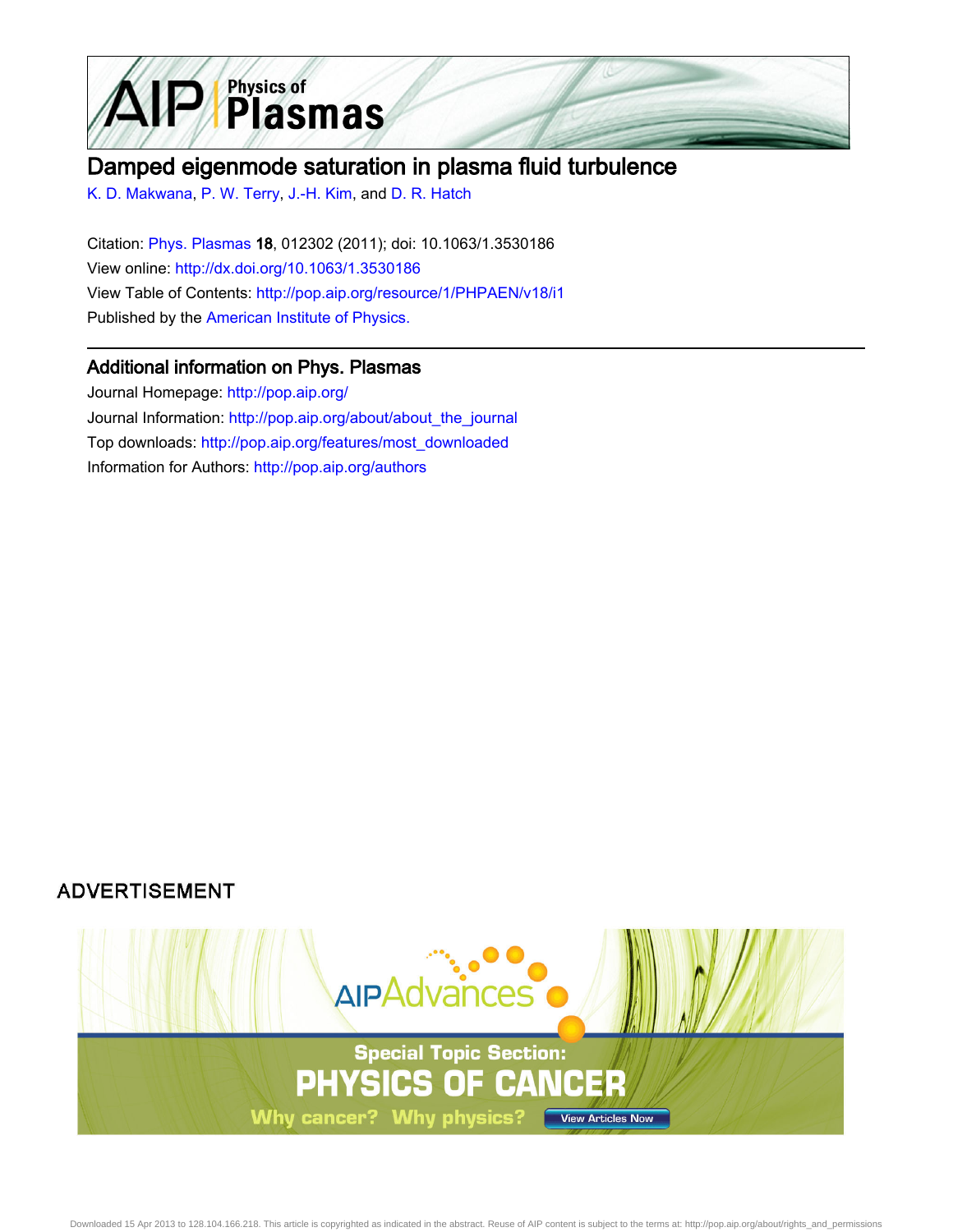# **[Damped eigenmode saturation in plasma fluid turbulence](http://dx.doi.org/10.1063/1.3530186)**

K. D. Makwana, P. W. Terry, J.-H. Kim, and D. R. Hatch

*Department of Physics, University of Wisconsin-Madison, Madison, Wisconsin 53706, USA*

(Received 21 October 2010; accepted 2 December 2010; published online 10 January 2011)

A broad sample of fluid models for instability-driven plasma turbulence is surveyed to determine whether saturation involving damped eigenmodes requires special physics or is a common property of plasma turbulence driven by instability. Previous investigations have focused exclusively on turbulence in the core of tokamak discharges. The models surveyed here apply to a wide range of physical mechanisms for instability, turbulent mode coupling, and parameter regimes, with the common modeling feature that the physics has been reduced to a two-field fluid description. All the models have regimes in which damped eigenmodes saturate the instability by damping the fluctuation energy at a rate comparable to the injection rate by the unstable eigenmode. A test function derived from model parameters is found to predict when damped eigenmodes provide saturation. This confirms that a critical condition for saturation by damped eigenmodes is that the damping rate of the damped eigenmode does not greatly exceed the growth rate. For the quadratic dispersion relation of two-field models, this tends to hold in regimes of stronger instability and for regimes with strong gradients and strong diamagnetic frequency. Nonlinear coupling also matters. Strong coupling can overcome the effects of heavy damping, while weak coupling can prevent a damped eigenmode from saturating turbulence even though it is not heavily damped. This study indicates that damped eigenmodes represent a pervasive mechanism for the saturation of plasma instability in fluid descriptions, complementing recent works showing these effects in comprehensive gyrokinetic models. © 2011 American Institute of Physics. [doi[:10.1063/1.3530186](http://dx.doi.org/10.1063/1.3530186)]

## **I. INTRODUCTION**

Plasma instabilities correspond to the root of a linearized dielectric function or dispersion relation. When instability fluctuation amplitudes have grown to finite levels, mode coupling can transfer energy to other roots of the dielectric. If these are damped, energy is removed from the fluctuation spectrum. Dissipation by damped eigenmodes, particularly in the same wave number range as the instability, has been shown to be a significant factor in saturation in a few systems, notably trapped electron mode (TEM) turbulence,<sup>1</sup> ion temperature gradient (ITG) turbulence, $2^{-4}$  $2^{-4}$  $2^{-4}$  and electron temperature gradient (ETG) turbulence.<sup>5</sup>

This type of saturation is different from the notion of a wave number cascade, which is generally invoked for saturation because it provides a means for carrying energy from the scales of instability to a distinct set of scales where energy is damped. $^{\circ}$  Even though it is accepted that plasma turbulence need not have inertial scales, i.e., scales where both energy injection and energy dissipation are zero, it is nonetheless thought that energy injection and dissipation reside in separate, albeit perhaps adjacent, scale ranges. However, when damped eigenmodes are excited, mode coupling in wave number space operates to transfer energy from the instability, but it does not have to leave the wave number range of the instability. Damped eigenmodes generally coexist in the same wave number range as the instability and provide a sink for the instability energy. This makes *all* of wave number space a lossy medium and places instability-driven plasma turbulence under a different set of governing principles than the scale invariance considerations of the inertial range in Navier–Stokes turbulence.

The turbulence systems where damped eigenmodes have been shown to play an important role in saturation are limited to core turbulence in tokamaks. $1-5$  It is reasonable to inquire as to whether this phenomenon is widespread in plasmas or peculiar to some restricted set of physical processes, parameter regimes, and models. To provide a partial answer to this question, we survey here nine two-field fluid models for plasma turbulence,  $8-16$  $8-16$  representing a wide range of physical mechanisms for instability, turbulent mode coupling, and parameter regimes. The models describe trapped electron mode turbulence, $\frac{8}{3}$  local Hasegawa–Wakatani turbulence, $9$  two-dimensional turbulence driven by the Rayleigh–Taylor instability, $\frac{10}{10}$  local electrostatic resistive g-mode turbulence, $\frac{11}{11}$  ion temperature gradient turbulence, $\frac{12}{12}$ microtearing mode turbulence, $13$  a variant of microtearing turbulence with temperature fluctuations, $14$  a thermally driven edge drift wave, $15$  and an edge drift wave driven by ionization and charge exchange processes.<sup>16</sup> Local models treat the parallel wave number as a constant. These models represent significant variations of physics and key parameters. For example, they sample both electrostatic and electromagnetic fluctuations and involve a variety of other fluctuating fields. They span regimes in temperature from hot to cold, in trapping physics from trapped to untrapped, in fieldline configurations from closed to open, and in discharge locale from core to scrape-off layer. While all the models have two fields, there is considerable parametric complexity over the full model set.

A simple quantity has been defined for assessing the likelihood that damped eigenmodes play a significant role in saturation in any given system. $\frac{2}{3}$  Formulated directly from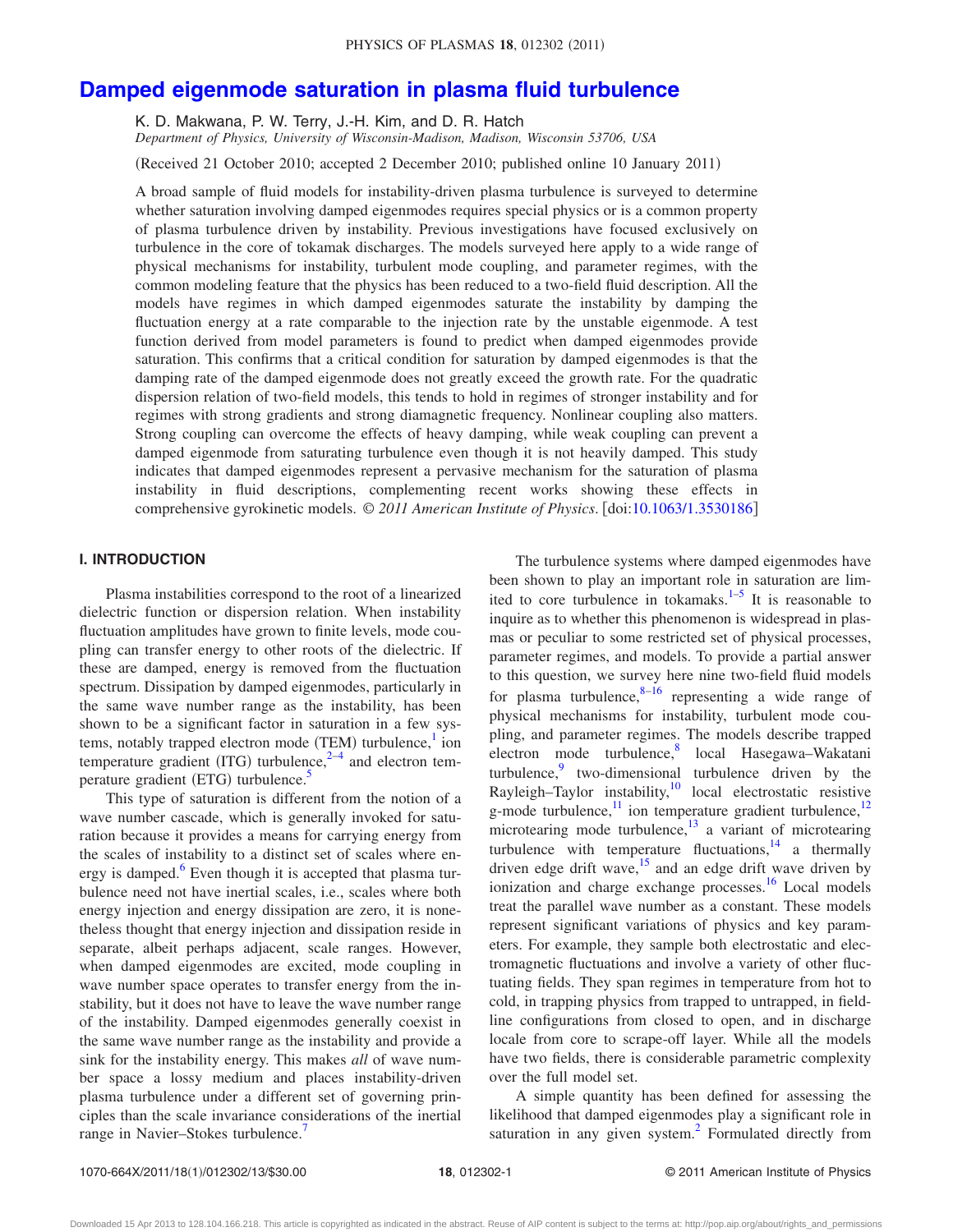model parameters, this quantity is an estimate of the relative sizes, in saturation, of the energy transfer rate from unstable to stable eigenmode versus the transfer rate to different wavelengths of the unstable eigenmode only. The latter encompasses the conventional wave number cascade. We calculate the parameter  $P_t$  that quantifies this ratio both analytically and numerically. This exercise establishes whether  $P_t$  is a good indicator that damped eigenmodes are excited at a level sufficient to impact the energy transfer dynamics and determines the critical value of  $P_t$  for this to be the case. We also measure energy dissipation rates to determine whether the damped eigenmode provides a dissipative balance for energy input from the instability and how this correlates with the value of  $P_t$ . By varying model parameters and comparing across the nine models of this study, we appraise which aspects of model behavior most influence the value of  $P_t$ .

Calculation of  $P_t$  and eigenmode energies in saturation shows that when  $P_t$  is of the order of a few tenths or larger, the damped eigenmode energies are comparable to the energy of the growing mode. Thus the parameter  $P_t$  is a reasonable qualitative indicator of when damped eigenmodes achieve a significant fluctuation level. When  $P_t$  is of this magnitude, the dissipation rate by the damped eigenmode is comparable to the energy input rate. The amount of energy dissipated by the growing eigenmode at high *k*, where its growth rate turns negative, is small. A significant fraction of the energy input is dissipated by the damped eigenmode in the wave number range of the instability and is associated with a finite-amplitude-induced change in the cross phase that governs instability. This implies that damped eigenmodes generally yield sizable reductions of the quasilinear fluxes in reduced models. A smaller fraction of the energy input rate is dissipated by collisional terms, split in similar measures between the collisional dissipation of the unstable and stable eigenmodes.

Analysis of  $P_t$ , energies, and energy evolution rates shows that all models have regimes where damped eigenmodes play a significant role in saturating the instability. The input to  $P_t$  that has the strongest influence on its value is the ratio of the stable mode damping rate to the unstable mode growth rate. Damped eigenmodes tend to be prominent in saturation when this ratio is between zero and of order unity. In certain cases where the nonlinear transfer to the damped eigenmode is enhanced relative to transfer on the unstable manifold, the damped eigenmode damping balances the energy input even when this ratio varies by as much as 100.

The remainder of this paper is organized as follows. In Sec. II we describe the nine models in a general form and review the parameter  $P_t$  and its inputs. In Sec. III we characterize saturation in each model in terms of an analysis of *Pt* , saturation energies, and energy evolution rates. Section IV examines energetics and transport. Conclusions are given in Sec. V.

### **II. MODELS AND PRELIMINARY CONSIDERATIONS**

The two-field turbulence models we examine  $8-16$  have the following form:

<span id="page-2-0"></span>
$$
\frac{\partial F_1}{\partial t} + Z_{11}F_1 + Z_{12}F_2 = N_1,\tag{1}
$$

<span id="page-2-1"></span>
$$
\frac{\partial F_2}{\partial t} + Z_{21}F_1 + Z_{22}F_2 = N_2, \tag{2}
$$

where  $F_1$  and  $F_2$  are the Fourier amplitudes of two fluctuating quantities,  $Z_{ij}$  are linear coupling coefficients, and  $N_1$  and  $N_2$  are nonlinearities. Distinct linear behaviors and instabilities are possible through the four linear, complex-valued coupling coefficients  $Z_{ij}$ . Even though the dispersion relation is quadratic, its roots are complicated functionals of an eightdimensional function space. With the exception of the thermal microtearing model with time-dependent thermal force  $(TDTF)$ ,<sup>[14](#page-13-13)</sup> the nonlinearities have the form

<span id="page-2-2"></span>
$$
N_1 = \sum_{k'} [A_1(k, k') F_2(k') F_1(k - k') + B_1(k, k') F_2(k') F_2(k - k')],
$$
\n(3)

<span id="page-2-3"></span>
$$
N_2 = \sum_{k'} [A_2(k, k') F_2(k') F_2(k - k') + B_2(k, k') F_2(k') F_1(k - k')],
$$
\n(4)

where  $A_j(k, k')$  and  $B_j(k, k')$  are nonlinear, three-wave coupling coefficients between wave numbers  $k, k'$ , and  $k-k'$ . When  $F_2$  is identified with the scalar stream function of an electric or magnetic field (i.e., potential  $\phi$  or flux function  $\psi$ ), electrostatic models have *A*-type nonlinearities, with  $B_1 = B_2 = 0$  and electromagnetic models have *B*-type nonlinearities with  $A_1 = A_2 = 0$ . The second fluctuation  $F_1$  is a scalar such as pressure, density, temperature, or parallel flow. The thermal microtearing model<sup>14</sup> has additional nonlinear couplings represented by  $G_1(k, k')F_1(k')F_1(k-k')$  in the equation for  $N_1$  and  $G_2(k, k')F_1(k')F_2(k-k')$  in the equation for  $N_2$ .

To differentiate energy transfer paths in the hyper space of the eigenmodes, the dynamical equations, Eqs.  $(1)$  $(1)$  $(1)$  and  $(2)$  $(2)$  $(2)$ , must be transformed to the eigenmode decomposition. In the eigenmode decomposition, the dynamical equations are diagonal in the linear coupling and given by

<span id="page-2-4"></span>
$$
\frac{\partial \beta_1(k)}{\partial t} + i\omega_1(k)\beta_1(k)
$$
\n
$$
= \sum_{k'} [C_1(k, k')\beta_1(k')\beta_1(k'') + C_2(k, k')\beta_1(k')\beta_2(k'') + C_3(k, k')\beta_1(k'')\beta_2(k') + C_4(k, k')\beta_2(k')\beta_2(k'')],
$$
\n(5)

<span id="page-2-5"></span>
$$
\frac{\partial \beta_2(k)}{\partial t} + i \omega_2(k) \beta_2(k)
$$
\n
$$
= \sum_{k'} [D_1(k, k') \beta_1(k') \beta_1(k'') + D_2(k, k') \beta_1(k') \beta_2(k'') + D_3(k, k') \beta_1(k'') \beta_2(k') + D_4(k, k') \beta_2(k') \beta_2(k'')],
$$
\n(6)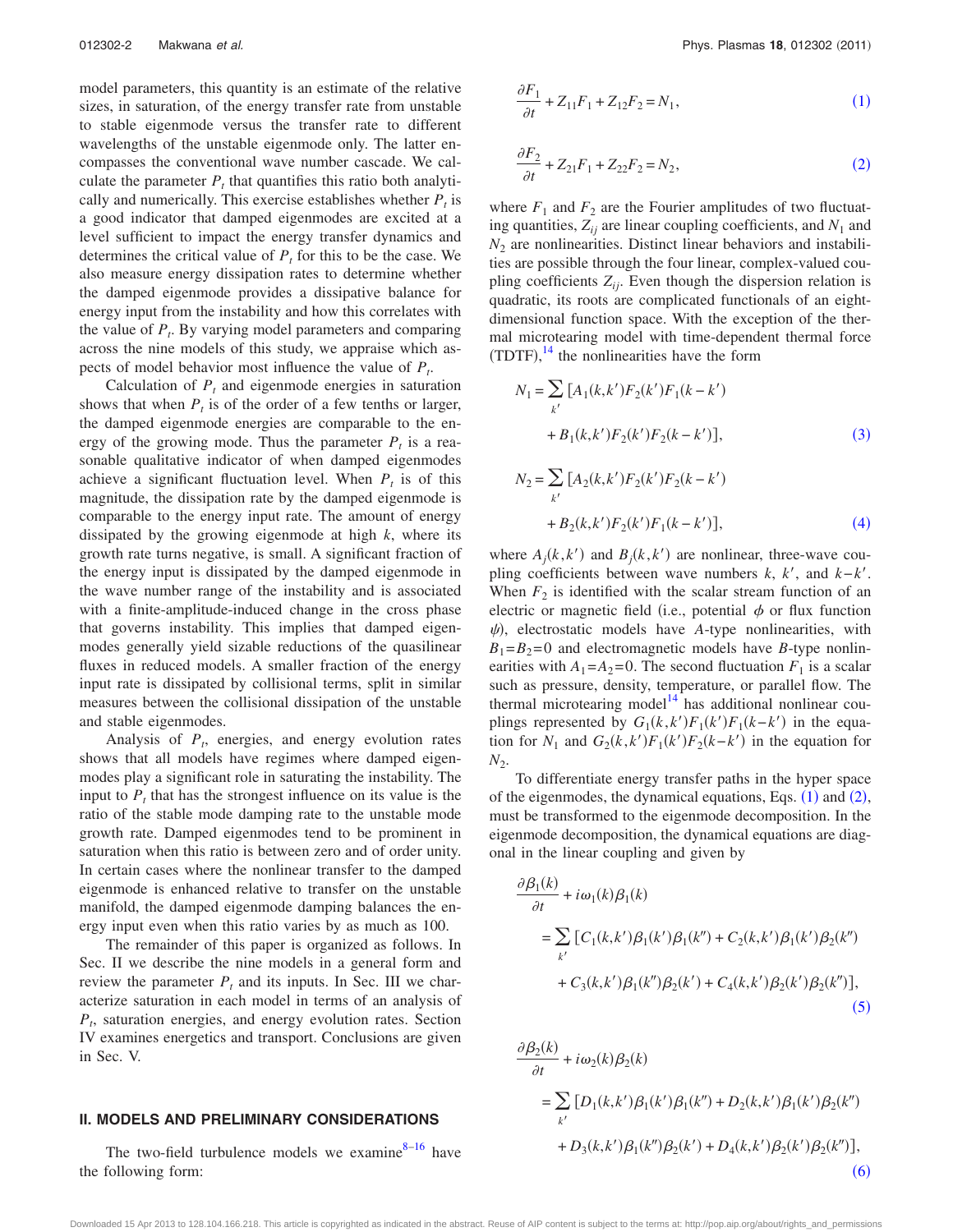where  $\beta_i$  are the amplitudes of the two linear eigenmodes,  $\omega_j(k)$  are the linear eigenfrequencies, and  $C_j$  and  $D_j$  are linear combinations of the coupling coefficients  $A_i$  and  $B_i$ weighted by components of the linear eigenvectors. The wave number  $k''$  is  $k-k'$ . If  $\beta_1$  is the unstable eigenmode, Im  $\omega_1(k) = \gamma_1(k)$  is positive for some range of wave numbers *k*. If  $\beta_2$  is a damped eigenmode, Im  $\omega_2(k) = \gamma_2(k)$  is negative for all *k*.

The frequencies  $\omega_1(k)$  and  $\omega_2(k)$  are roots of the characteristic equation  $\omega^2 + i(Z_{11} + Z_{22}) - Z_{11}Z_{22} + Z_{12}Z_{21} = 0$ . The growth rates  $\gamma_1$  and  $\gamma_2$  are the imaginary parts of the two eigenfrequencies, given by

<span id="page-3-0"></span>
$$
\gamma_{1,2} = -\frac{\text{Re}(Z_{11} + Z_{22})}{2} \pm \frac{1}{2} \text{Re}[(Z_{11} - Z_{22})^2 + 4Z_{12}Z_{21}]^{1/2}
$$

$$
= -\frac{b_r}{2} \pm \frac{\rho^{1/2}}{2} \cos\left(\frac{\phi}{2}\right),\tag{7}
$$

<span id="page-3-1"></span>where

$$
b_r = \text{Re}(Z_{11} + Z_{22}), \quad \rho = |4Z_{12}Z_{21} + (Z_{11} - Z_{22})^2|, \tag{8}
$$

<span id="page-3-2"></span>
$$
\phi = \tan^{-1} \left\{ \frac{\text{Im}[4Z_{12}Z_{21} + (Z_{11} - Z_{22})^2]}{\text{Re}[4Z_{12}Z_{21} + (Z_{11} - Z_{22})^2]} \right\}.
$$
\n(9)

The coupling coefficients  $C_1$ ,  $C_2$ , and  $D_1$  mix the original coefficients  $A_j(k, k')$  and  $B_j(k, k')$  with weights given by the eigenvector components  $R_1$  and  $R_2$ 

<span id="page-3-3"></span>
$$
R_j(k) = \frac{i\omega_j(k) - Z_{22}}{Z_{21}},
$$
\n(10)

<span id="page-3-4"></span>where  $\omega_j = \omega_{jr} + i\gamma_j$ , with  $\gamma_j$  given by Eq. ([7](#page-3-0)) and  $\omega_{jr}$  given by

$$
\omega_{1,2r} = \frac{\text{Im}(Z_{11} + Z_{22})}{2} \pm \frac{\rho^{1/2}}{2} \sin\left[\frac{\phi}{2}\right].
$$
 (11)

<span id="page-3-5"></span>In terms of these quantities we have

$$
C_1(k, k') = C_3(k, k')
$$
  
= 
$$
\frac{Z_{21}}{[(Z_{11} - Z_{22})^2 + 4Z_{12}Z_{21}]^{1/2}} [A_1(k, k')R_1(k'') + B_1(k, k') - R_2(k)[A_2(k, k') + R_1(k'')B_2(k, k')]]
$$
, (12)

where it is understood that  $Z_{ij}$  are functions of  $k$  unless they appear in  $R_j(k'')$ , in which case they and  $\omega_j$  are functions of *k*. The remaining coefficients are

<span id="page-3-6"></span>
$$
C_{2}(k,k') = \frac{Z_{21}}{[(Z_{11} - Z_{22})^{2} + 4Z_{12}Z_{21}]^{1/2}} \{A_{1}(k,k')R_{2}(k'') + B_{1}(k,k') - R_{2}(k)[A_{2}(k,k') + R_{2}(k'')B_{2}(k,k')]\},
$$
\n(13)

<span id="page-3-7"></span>
$$
D_1(k, k') = \frac{Z_{21}}{[(Z_{11} - Z_{22})^2 + 4Z_{12}Z_{21}]^{1/2}} \{A_1(k, k')R_1(k'') + B_1(k, k') - R_1(k)[A_2(k, k') + R_1(k'')B_2(k, k')]\}.
$$
 (14)

Phys. Plasmas 18, 012302 (2011)

The parameter  $P_t$ , which parametrizes damped eigenmode strength, is determined from Eqs.  $(5)$  $(5)$  $(5)$  and  $(6)$  $(6)$  $(6)$  in terms of the expressions in Eqs.  $(7)-(14)$  $(7)-(14)$  $(7)-(14)$  $(7)-(14)$  $(7)-(14)$ .

#### **A.** The threshold parameter  $P_t$

Assuming  $\gamma_2 < 0$ , the threshold parameter  $P_t$  is given by<sup>2</sup>

<span id="page-3-8"></span>
$$
P_t = \frac{D_1(C_2 + C_3)}{C_1^2(2 - \gamma_2/\gamma_1)}.
$$
\n(15)

The parameter was derived to be an order of magnitude indicator that energy transfer involving a damped mode is roughly as large as the transfer between unstable modes whenever  $P_t \approx 1$ . Assuming that the second and third terms of the right hand side of Eq.  $(5)$  $(5)$  $(5)$  reach finite amplitude before the fourth term, it is formed from the ratio of those two terms to the first term, calculated when the linear instability  $\gamma_1$  is saturated by the nonlinear term driven by  $C_1$ . The quantities in Eq.  $(15)$  $(15)$  $(15)$ , which are functions of *k* and *k'*, are assumed to lie in a range for which the wave number variation is not strong. Thus  $\gamma_1$  and  $\gamma_2$  are evaluated at the same *k* for simplicity and several combinations of  $k$  and  $k'$  (generally chosen near the maxima of the spectra) are checked to get a sense of typical variation of  $P_t$  with  $k$ . Experience with a reduced model for ITG turbulence has shown that when  $P_t \geq 0.4$ , the damped and unstable eigenmodes have comparable fluctuation levels.<sup>2</sup>

Because the coupling coefficients  $C_1$ ,  $C_2$ , and  $D_1$  are formed from similar linear combinations of  $A_i$  and  $B_j$ , frequently  $D_1(C_2 + C_3)/C_1^2 \approx 1$ . When true,  $P_t$  is most sensitive to the growth rate ratio  $\gamma_2 / \gamma_1$ . If  $|\gamma_2| \ge |\gamma_1|$ ,  $P_t \le 1$  because the damped eigenmode is so heavily damped that its amplitude in saturation is very small. If  $|\gamma_2| \sim |\gamma_1|$ , the growth rates are optimal for strong excitation and  $\gamma_2$  is a significant energy sink for saturation. From the properties of quadratic dispersion relations, a necessary and sufficient condition for modes with growth rates with opposite signs is  $|b_r| < \rho^{1/2} |\cos(\phi/2)|$ . When  $|b_r| \le \rho^{1/2} |\cos(\phi/2)|$ , growth and damping rates are comparable. All models, except drift thermal turbulence and ionization driven turbulence, have  $b_r$  > 0. With instability for  $[-b_r + \rho^{1/2} | \cos(\phi/2) |]/2$  > 0, it is always possible for the system to be sufficiently close to threshold so that  $|\gamma_2| = [b_r + \rho^{1/2} |\cos(\phi/2)|]/2 \ge [-b_r]$  $+\rho^{1/2}|\cos(\phi/2)|]/2 = \gamma_1$ . This means that sufficiently near threshold, damped eigenmode effects are weak for two-field systems. For three-field systems, it is possible to have conjugate paired eigenmodes with a third neutral mode, such that growth and damping rates are matched near threshold.<sup>17</sup>

The structure of the models is such that damping effects associated with collisions typically govern Re  $Z_{11}$  and Re  $Z_{22}$ and, in some cases, Re  $Z_{12}$  and Re  $Z_{21}$ . If these are the only terms and collisional dissipation is positive in the sense that Re  $Z_{11}$  and Re  $Z_{22}$  are positive, there is no instability. Instability must then be driven by gradients of equilibrium quantities, which most often appear in Im  $Z_{12}$ , Im  $Z_{21}$ , and Im  $Z_{22}$ . Model variations also put gradient terms in  $Im Z_{11}$  and Re  $Z_{21}$ , but infrequently. When the system is unstable, the second root is usually damped. If the gradients are not sufficiently strong, the system lies slightly above threshold and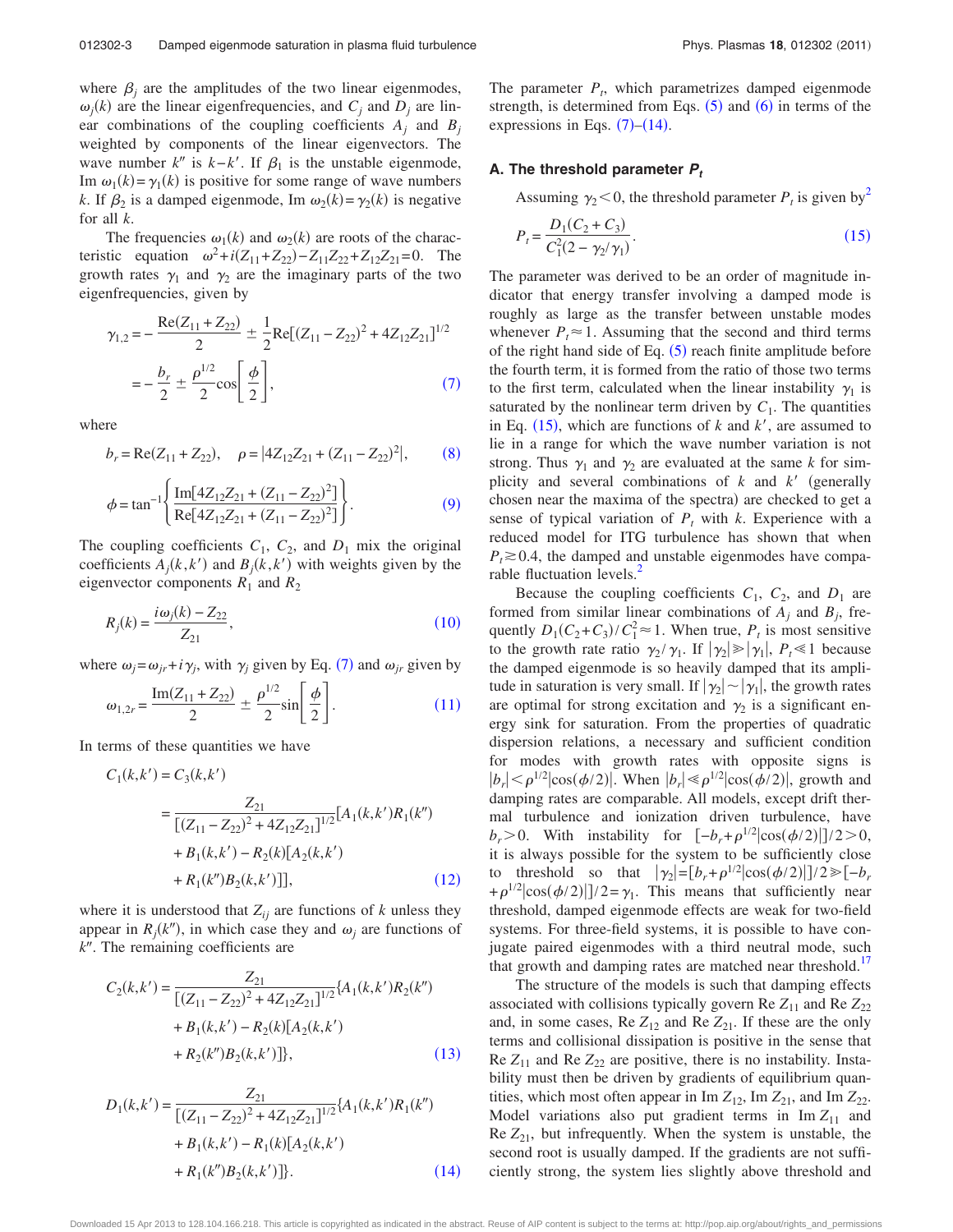the damped eigenmode is strongly damped. Stronger gradients give growth and damping rates that are comparable. Strong gradients are associated with large diamagnetic frequencies. To summarize, robust gradient-driven instability in two-field systems is generally accompanied by a damped eigenmode with a comparable damping rate and the situation is reflected in large values for  $\text{Im } Z_{12}$ ,  $\text{Im } Z_{21}$ , and  $\text{Im } Z_{22}$ .

Two models have regimes in which instability is driven by atomic processes represented by collisional coefficients with a negative sign.<sup>15[,16](#page-13-7)</sup> These instabilities do not feed off the equilibrium gradients of common drift waves. Depending on the parameters, the damping rate of the damped eigenmode can be comparable to or larger than the growth rate. The strength of nonlinear coupling then determines whether the damped eigenmode plays a role in saturation.

We discuss situations in which the coefficients  $C_i$  and  $D_1$  produce strong variations in  $P_t$ . In the combination  $D_1(C_2 + C_3)/C_1^2$ , the factors  $C_1$ ,  $C_2$ ,  $C_3$ , and  $D_1$  have almost identical expressions except for variation in the eigenvectors  $R_1$  and  $R_2$ . This combination can be different from unity only when  $R_1$  or  $R_2$  assumes values that are greatly different from unity, in combination with either  $A_i$  or  $B_j$  vanishing. Furthermore, this combination is averaged over  $k'$ , smoothing the wave number dependencies of  $R_1$  and  $R_2$ , leaving the parametric dependencies to govern when these quantities are large or small. For the sake of discussion, assume that the coefficients  $A_j$  and  $B_j$ , if not zero identically, are all the same order of magnitude. There are four cases, two each for *A*-type and *B*-type nonlinearities. For *A*-type nonlinearities,  $D_1(C_2 + C_3)/C_1^2$  goes like  $(A_1R_2 - A_2R_2)(A_1R_1 - A_2R_1)/(A_1R_1$  $-A_2R_2$ <sup>2</sup>. This is akin to a reduced mass  $R_1R_2/(R_1-R_2)^2$ , which yields  $D_1(C_2 + C_3)/C_1^2 \le 1$  whenever  $R_1/R_2$  is much greater than or much less than unity. For *B*-type nonlinearities,  $D_1(C_2 + C_3)/C_1^2$  reduces to something like  $(B_1$  $-B_2R_1^2$ )/ $(B_1 - B_2R_1R_2)$ , which too can be much larger or much smaller than unity for exceptional values of  $R_i$ . The four cases are summarized as follows: Case (1)  $B_j = 0$ ,  $R_2 \ge R_1$ ; case (2)  $B_j = 0$ ,  $R_1 \ge R_2$ ; case (3)  $A_j = 0$ ,  $R_1 \ge 1$ ,

 $R_1 \ge R_2$ ; and case (4)  $A_j = 0$ ,  $R_1 R_2 \ge 1$ ,  $R_2 \ge R_1$ . In Sec. III we will note when parametric dependencies allow any of these situations to arise and the resulting effect on damped eigenmodes.

To verify the predictions of  $P_t$ , we look at the energy in saturation. The energy can be defined as proportional to  $\sum_{k} |F_1(k)|^2 + K(k)|F_2(k)|^2$ , where *K* is a real function of wave number and model parameters. Eigenmode decomposition gives energy proportional to  $\Sigma_k\left(\frac{|R_1|^2+K|}{\beta_1}\right)^2$  $+(|R_2|^2 + K)|\beta_2|^2 + [2 \text{ Re}(R_1^*R_2\langle \beta_1^*\beta_2 \rangle + 2K \text{ Re}\langle \beta_1^*\beta_2 \rangle]).$  The first term is the energy in the unstable modes, the second term is the energy in damped modes, and the last term is a mixed term containing both damped and growing mode amplitudes. The mixed term arises from nonorthogonal eigenmodes and can be large and either positive or negative. In analyzing the models, we compare the saturation energies of damped and growing modes and the energy injection and damping rates from the growing and stable modes to evaluate the relative importance of damped modes.

#### **III. SATURATION CHARACTERIZATION**

#### **A. Trapped electron mode turbulence**

TEM turbulence is a core fluctuation in tokamaks requiring that the collisional detrapping rate be less than the bounce frequency. The two-field reduction of TEM turbulence<sup>8</sup> has  $F_1 = \epsilon^{-1/2} n_{tr} + \phi_k$ , where  $n_{tr}$  is the density of trapped electrons,  $F_2$  is the electrostatic potential  $\phi_k$ , and  $\epsilon$  is the aspect ratio. The nonlinearities are electrostatic with  $A_1$  $=$ **k**' $\times$  $\hat{\mathbf{z}}$ **·<b>k** arising from  $E \times B$  advection of the density and  $A_2 = \mathbf{k}' \times \hat{\mathbf{z}} \cdot \mathbf{k} \left[ (k - k')^2 - k'^2 \right] / 2(1 + k^2 - \epsilon^{1/2})$  arising from advection of the vorticity  $(k$  is normalized to the ion sound gyroradius  $\rho_s$ ). The linear coupling coefficients are  $Z_{11} = \nu$ ,  $Z_{12} = -\nu + ik_y v_D \hat{\alpha}$ ,  $Z_{21} = -\epsilon^{1/2} \nu / (1 + k^2 - \epsilon^{1/2})$ , and  $Z_{22} = [\epsilon^{1/2} \nu]$  $+i k_y v_D (1 - \epsilon^{1/2} \hat{\alpha})$ ]/(1+ $k^2 - \epsilon^{1/2}$ ), where  $\nu$  is the detrapping rate,  $v<sub>D</sub>$  is the diamagnetic frequency, and  $\hat{\alpha}$  is a parameter of order unity proportional to the electron density gradient drive. The eigenfrequencies are given by

<span id="page-4-0"></span>
$$
\omega = \frac{k_y v_D (1 - \hat{\alpha} \epsilon^{1/2}) - i\nu (1 + k^2)}{2(1 + k^2 - \epsilon^{1/2})} \pm \left\{ \frac{[k_y v_D (1 - \hat{\alpha} \epsilon^{1/2}) - i\nu (1 + k^2)]^2}{4[1 + k^2 - \epsilon^{1/2}]^2} + \frac{ik_y v_D \nu}{(1 + k^2 - \epsilon^{1/2})} \right\}^{1/2}.
$$
\n(16)

The growth rates are comparable and of opposite sign if  $\rho^{1/2} |\cos(\phi/2)| \gg b_r$ , which translates to  $k_y v_D \gg \nu$ . This defines the weakly collisional regime, sometimes referred to as "collisionless." In this limit,  $\text{Im } Z_{12} \approx \text{Im } Z_{22} \gg \text{Re } Z_{11}$ ,  $\text{Re } Z_{12}$ , Re  $Z_{21}$ , and Re  $Z_{22}$ . On the other hand, if  $\nu \gg k_y v_D$  (dissipative regime), the damped mode has a damping rate proportional to  $\nu$ , while the growth rate of the unstable mode is much smaller (proportional to  $k_y^2 v_D^2 / v$ ). In this case, no imaginary part of  $Z_{ij}$  is larger than a real part. As a result,  $(2 - \gamma_2 / \gamma_1)^{-1}$  is of order unity in the weakly collisional case and much smaller than unity in the dissipative case.

It remains to determine the ratio of coupling coefficients  $D_1(C_2 + C_3)/C_1^2$  in the two limits. In the weakly collisional limit, the eigenvector components go as  $R_1 \sim O(1)$ ,  $R_2$  $\sim$  O( $k_y v_D / v$ )  $\ge 1$ . With  $R_2 \ge R_1$ , the ratio of nonlinear coupling coefficients in  $P_t$  can assume values that are greater than unity. For turbulence whose spectrum is contained within a long wavelength range,  $A_2 \ll A_1$ . Furthermore, weak dispersion  $(k^2 \ll 1)$  leads to a situation in which  $D_1 / C_1$ ~ O(1) and  $(C_2 + C_3)/C_1 \sim O(k_y^2 v_D^2 / v^2)$ . *P<sub>t</sub>* is larger than unity and the damped eigenmode is expected to saturate the linear instability. For a spectrum contained within a short

Downloaded 15 Apr 2013 to 128.104.166.218. This article is copyrighted as indicated in the abstract. Reuse of AIP content is subject to the terms at: http://pop.aip.org/about/rights\_and\_permissions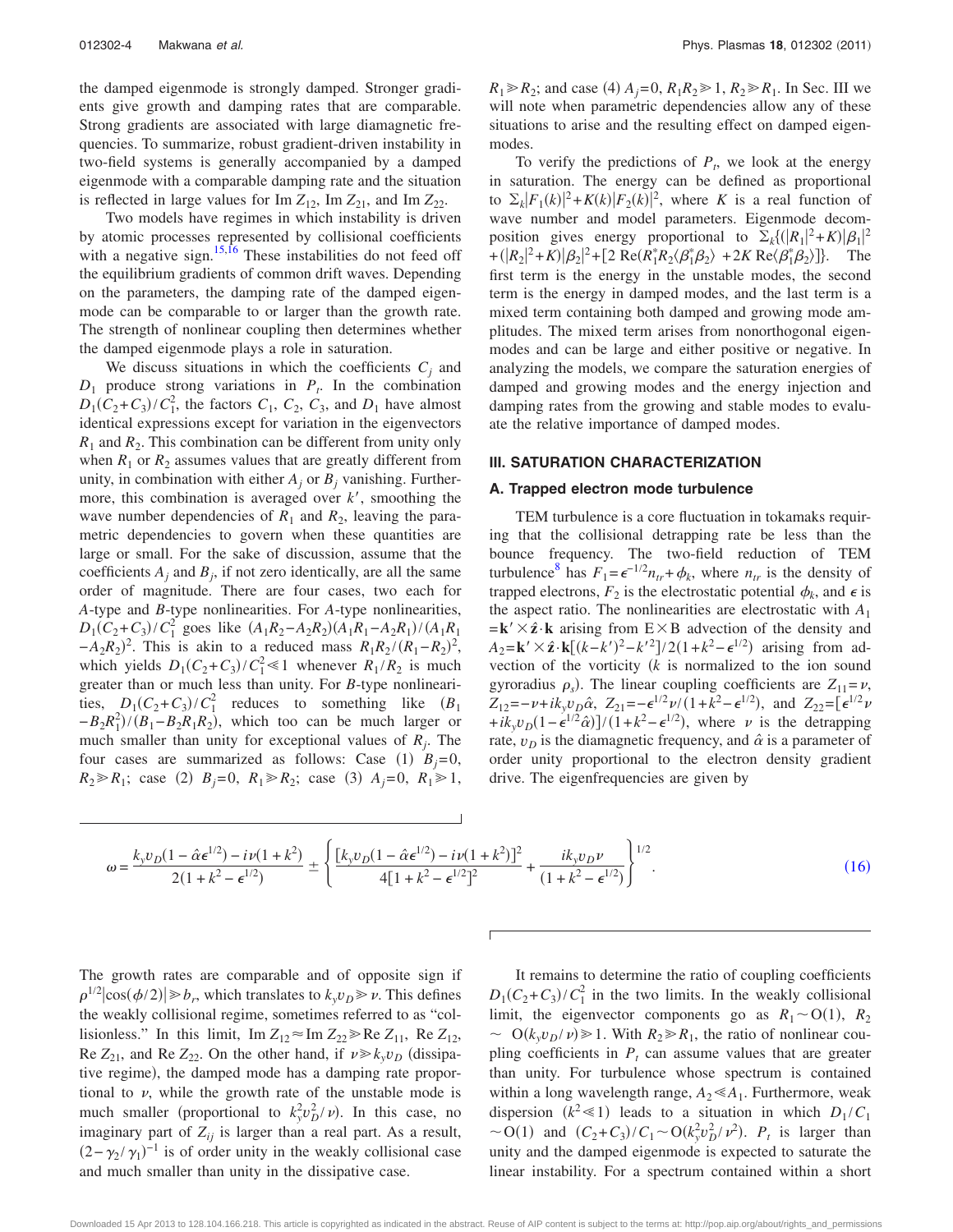wavelength range where  $A_2 \approx A_1$ ,  $A_2 R_2$  dominates  $C_1$ ,  $C_2$ , and  $C_3$ , while the lowest order term of  $R_1$  governs  $D_1$ . The result is  $(C_2 + C_3)/C_1 \sim O(1)$  and  $D_1/C_1 \sim O(\nu/k_y v_D)$ . Now  $P_t < 1$  and damped eigenmodes play a weaker role in saturation.

In the dissipative limit, the eigenvector coefficients are  $R_1 \sim O(1)$  and  $R_2 \sim O(1)$ , leading to  $(C_2 + C_3)/C_1 \sim \nu/k_y v_D$  $\geq 1$  and  $D_1 / C_1 \sim 1$  in the long wavelength limit. The nonlinear transfer to the damped eigenmode is strong, but the damping rate is so large that  $(2 - \gamma_2 / \gamma_1)^{-1} \sim k_y^2 v_D^2 / v^2$ , making  $P<sub>t</sub>$  small in spite of the strong coupling. The damped eigenmode is therefore expected to have a small amplitude in saturation relative to the growing eigenmode. In the short wavelength range, the nonlinear coupling is weaker.

Numerical evaluation of  $P_t$  in the weakly collisional limit and in an intermediate wave number range gives values of  $P_t$  that are slightly below unity. Specifically,  $P_t$ =0.39 and 0.38 for  $(k_x, k_y)$  = (0.5, 0.6) and (0.2, -0.5), respectively. Here we have averaged  $P_t$  over  $k'$  as for all other models in this paper. For longer wavelengths,  $P_t$  is larger. Energy evolution in the weakly collisional regime for intermediate wave numbers has been shown in Fig. 2 of Ref. [8](#page-13-6) and the figure confirms that the damped eigenmode reaches a level in saturation that is similar to that of the growing mode. In contrast, numerical evaluation of  $P<sub>t</sub>$  in the dissipative limit yields values of 0.0058 and 0.048 for  $(k_x, k_y) = (0.4, 0.6)$  and  $(0.2, 0.5)$ , respectively. In this case, the damped eigenmode energy is five orders of magnitude lower than the energy of the growing eigenmode.

More germane to the question of saturation is the rate of energy dissipation by the damped eigenmode compared to energy injection rate by the instability. These two rates are estimated as  $\Sigma_k \gamma_1(k) (|R_1|^2 + K) |\beta_1|^2$  and  $|\Sigma_k \gamma_2(k) (|R_2|^2)$  $+ K$  $|\beta_2|^2$ , respectively, where  $K = 1 + k^2 - \epsilon^{1/2}$ . We show a direct comparison between these two rates in Fig.  $1(a)$  $1(a)$ , which plots the ratio of these two energy rates versus  $v/v<sub>D</sub>$ . It is seen that these two rates are comparable over the weakly collisional regime. As collisions begin to dominate, the rate of energy dissipated by the damped eigenmode becomes smaller relative to the energy injection rate. The same data are plotted as a function of  $-\gamma_2 / \gamma_1$  $-\gamma_2 / \gamma_1$  in Fig. 1(b). Here we find the striking result that the energy rates remain in balance even as  $-\gamma_2 / \gamma_1$  increases to values of more than 100. This indicates that even when the damped eigenmode amplitude drops off as  $|\gamma_2|$  increases well above  $\gamma_1$ , the drop off is offset by the increasing damping rate, keeping the dissipation rate in balance with energy injection rate. The damped mode not only achieves a significant level in the weakly collisional case, but it provides the primary energy sink for saturation.

#### **B. Local Hasegawa–Wakatani turbulence**

The Hasegawa-Wakatani (HW) model applies when the detrapping collision rate exceeds the bounce frequency. The larger collisionality relative to TEM makes this model relevant toward the edge of hot tokamaks or in colder plasmas. $18$  This model has been widely studied,  $19,20$  $19,20$  but damped eigenmodes have not been considered. The fluctuation fields are the passing electron density for  $F_1$  and elec-

<span id="page-5-0"></span>

FIG. 1. (Color online) The ratio of energy dissipation rate by damped branch to energy injection rate by unstable branch. In (a), this ratio decreases as the collisional frequency increases in comparison to the diamagnetic frequency. In (b), it is seen that this effect is represented by the factor  $-\gamma_2/\gamma_1$ , which directly affects  $P_t$ .

trostatic potential for  $F_2$ . Like the TEM model, the nonlinearities are electrostatic density advection in the density equation and advection of vorticity in the vorticity equation. The linear coupling coefficients are  $Z_{11} = k_z^2 V_e^2 / v_e + Dk_z^2$ ,  $Z_{12}$  $=-k_z^2 V_e^2 / v_e + ik_y v_D$ ,  $Z_{21} = -k_z^2 V_e^2 / v_e k^2$ , and  $Z_{22} = k_z^2 V_e^2 / v_e k^2$  $+v_{in} + \mu_{ii} k^2$ , where  $V_e$  is the electron thermal velocity,  $v_e$  is the electron collision rate, *D* is a collisional diffusivity of electron density,  $v_{in}$  is an ion neutral drag, and  $\mu_{ii}$  is an ion-ion viscosity.

Writing  $k_z^2 V_e^2 / \nu_e = \Omega_{\parallel}$ , the eigenfrequencies are

<span id="page-5-1"></span>
$$
\omega = -\frac{i}{2} \left[ \Omega_{\parallel} \left( 1 + \frac{1}{k^2} \right) + Dk^2 + \nu_{in} + \mu_{ii} k^2 \right] \n= \frac{i}{2} \left\{ \left[ \Omega_{\parallel} \left( 1 - \frac{1}{k^2} \right) + Dk^2 - \nu_{in} - \mu_{ii} k^2 \right]^2 \right. \n+ (4\Omega_{\parallel}/k^2)(\Omega_{\parallel} - ik_y v_D) \right\}^{1/2} .
$$
\n(17)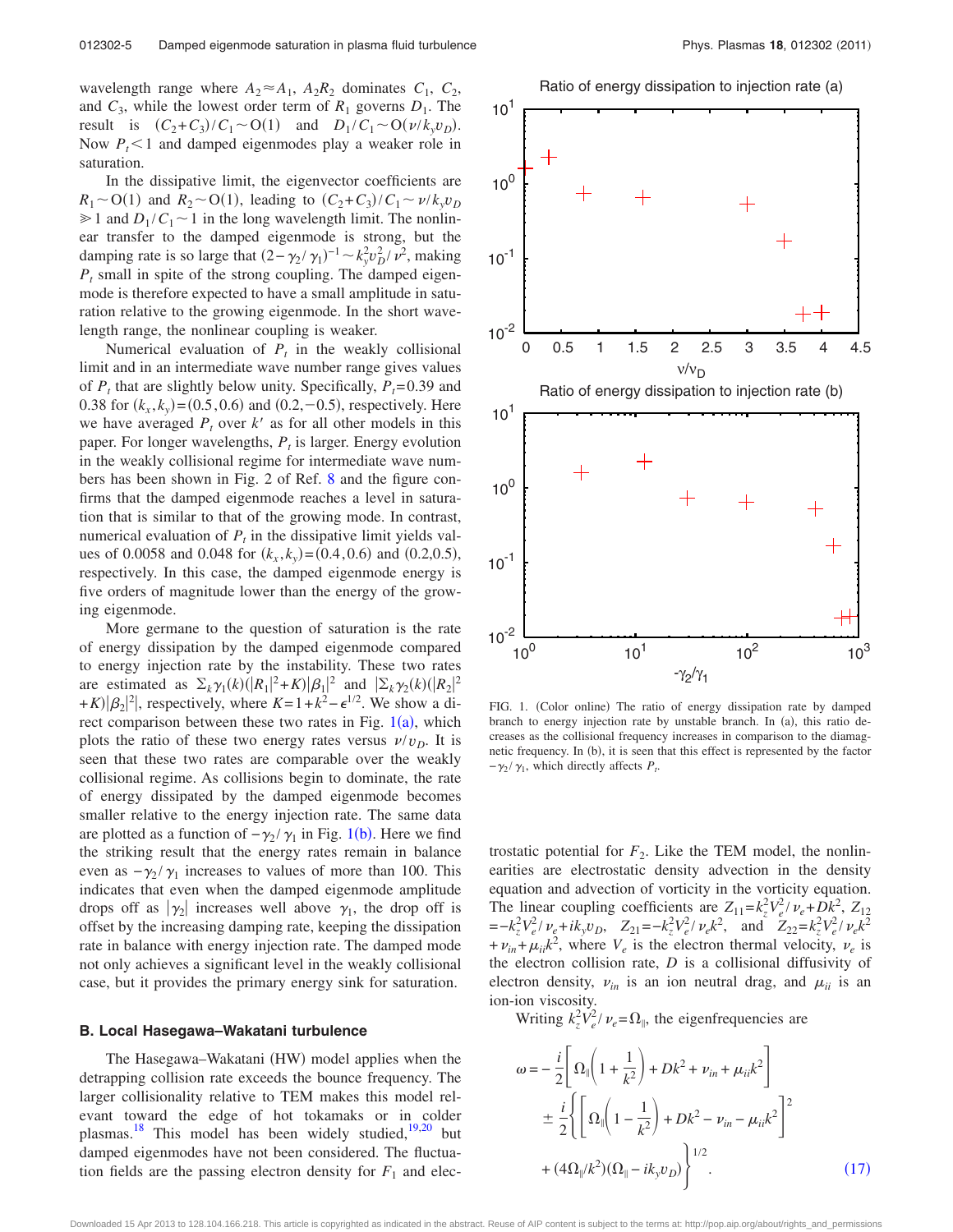<span id="page-6-1"></span>

Ratio of energy dissipation to injection rate

FIG. 2. (Color online) Ratio of damped branch energy dissipation rate to the unstable branch energy input rate as a function of the adiabaticity parameter for the Hasegawa–Wakatani model.

This dispersion leads to a nearly conjugate pair of eigenmodes if  $k_y v_D \ge \Omega_{\parallel}$ ,  $Dk^2$ ,  $v_{in}$ , and  $\mu_{ii}$ ,

<span id="page-6-0"></span>
$$
\omega_{1,2} = \pm i \frac{(1-i)}{\sqrt{2}} \left( \frac{k_y v_D \Omega_{\parallel}}{k^2} \right)^{1/2} + O(\Omega_{\parallel}). \tag{18}
$$

The condition  $\Omega_{\parallel} \ll k_y v_D$  can be rewritten using Eq. ([18](#page-6-0)) to replace  $k_y v_D$  by  $\omega^2 \dot{k}^2 / \Omega_{\parallel}$ , yielding  $k_z^2 V_e^2 / v_e \omega \ll k \approx 1$ . The factor on the left of the inequality is known as the adiabaticity parameter and the inequality defines the hydrodynamic regime of HW. We find that the hydrodynamic regime has growing and damped eigenmodes with  $-\gamma_2 \sim \gamma_1$ . The conjugate pairing makes  $R_1$  and  $R_2$  comparable, leading to comparable coupling coefficients  $C_i$  and  $D_1$ . The parameter  $P_t$  is therefore expected to be order unity and the damped eigenmode is predicted to reach a significant level. Numerical evaluation of  $P_t$  yields values of 7.9 and 0.2 for  $(k_x, k_y)$  $=(0.3, 1.1)$  and  $(-0.1, 0.2)$ , respectively. In this regime, Im  $Z_{12}$  Re  $Z_{11}$ , Re  $Z_{12}$ , Re  $Z_{21}$ , and Re  $Z_{22}$ .

The limit  $k_y \nu_D \leq \Omega_{\parallel}$  is known as the adiabatic limit. Here, Im  $Z_{12}$  is smaller than Re  $Z_{11}$ , Re  $Z_{12}$ , Re  $Z_{21}$ , or Re  $Z_{22}$ . When  $|Dk^2 - \nu_{in} - \mu_{ii}k^2|$  is either much larger or much smaller than  $\left|1 - 1/k^2\right|\Omega_{\parallel}$ , both eigenmodes are damped. Otherwise there is an unstable mode whose growth rate is much smaller than the damping rate. Numerical evaluation of  $P_t$ yields values of 0.04 and 0.03 for  $(k_x, k_y) = (0.1, -0.6)$  and  $(-0.3, 0.5)$ , respectively.

Numerical simulation shows that the damped mode energy is comparable to the growing mode energy in the hydrodynamic regime and much smaller in the adiabatic regime, consistent with the calculated values of  $P_t$  in the two regimes. Dissipation rates behave in a like fashion as seen in Fig. [2.](#page-6-1) The damped eigenmode decay rate is nearly as large as the growing mode growth rate in the hydrodynamic regime and becomes much smaller as  $k_z^2 V_e^2 / v_e \omega$  becomes large.

In the local approximation  $\nabla$ <sub>*i*</sub>  $\rightarrow$  *ik*<sub>z</sub>=constant, the HW and TEM models are very similar. Both models have terms in both equations proportional to the difference of density and potential. The constant of proportionality is the

adiabaticity parameter (multiplied by  $\omega$ ) in HW and  $\nu/k_yv_D$ in TEM. In both systems, when the constant of proportionality is large,  $n$  and  $\phi$  must be nearly equal to maintain a balance with any other term in the equations. With  $n \approx \phi$ , the dynamics is reducible to a single field and dominated by a single eigenmode. When the parameter is small,  $n$  and  $\phi$  are independent and two eigenmodes are present at finite amplitude. Both constants of proportionality directly relate to the linear coupling rule and  $P_t$ . It is well known that adiabaticity and hydrodynamic regimes are different. It is seen here that a crucial aspect of this difference is damped eigenmode dissipation, which saturates the turbulence in the hydrodynamic regime.

#### **C. Drift thermal turbulence**

This system models fluctuations in the tokamak scrapeoff layer driven by atomic physics.<sup>15</sup> The fields  $F_1$  and  $F<sub>2</sub>$  are the temperature and electrostatic potential. The nonlinearities are advection of temperature and vorticity, making them electrostatic *A*-type nonlinearities. The linear coupling coefficients are  $Z_{11} = -\gamma_T + (2/3)\alpha^2 \chi k_z^2 + \chi_{\perp} k^2 + \chi_{\parallel} k_z^2$ ,  $Z_{12} = -(2/3)\alpha \chi k_z^2 + ik_y v_{*T}$ ,  $Z_{21} = -\chi \alpha k_z^2 / k^2$ , and  $Z_{22} = \chi k_z^2 / k^2$ , where  $\chi$  is the electron parallel resistive diffusivity,  $\chi_{\perp}$  and  $\chi_{\parallel}$  are perpendicular and parallel thermal conductivities,  $\alpha$ = 1.71 is a constant,  $\gamma_T$  represents the effect of radiative cooling, and  $v_{\ast T}$  is a diamagnetic velocity associated with temperature advection.<sup>15</sup> Radiative cooling makes a negative contribution to  $\text{Re } Z_{11}$ , allowing instability from negative dissipation. This model can also have instability through the diamagnetic frequency  $k_y v_{\ast T}$ , which appears in Im  $Z_{12}$ . If  $k_y v_{\ast T}$  is large, Im  $Z_{12}$  is larger than the other components of *Zij*.

Simplifying notation with  $\gamma_c = \gamma_T$ - $(2/3)\alpha^2 \chi k_z^2 - \chi_\perp k^2$  $-\chi_{\parallel}k_z^2$ , the eigenfrequencies are

<span id="page-6-2"></span>
$$
\omega_{1,2} = \frac{i}{2} \left( \gamma_c - \frac{\chi k_z^2}{k^2} \right)
$$
  
=  $\frac{i}{2} \left\{ \left( \gamma_c + \frac{\chi k_z^2}{k^2} \right)^2 - 4 \frac{\chi k_z^2 \alpha}{k^2} \left( i k_y v_{*T} - \frac{2}{3} \alpha \chi k_z^2 \right) \right\}^{1/2}$ . (19)

When  $(4\chi k_z^2 \alpha/k^2)(ik_yv_{*T} - 2\alpha\chi k_z^2/3)$  inside the radical is smaller than the other term  $(\gamma_c + \chi k_z^2 / k^2)^2$ , the growth rate is  $\gamma_1 \approx \gamma_c$  and the damping rate is  $\gamma_2 \approx -\chi k_z^2 / k^2$ . This is the regime of the radiative cooling drive associated with negative Re  $Z_{11}$ . While the eigenvectors have  $|R_1|\geq R_2|$ , this does not affect the factor  $D_1(C_2 + C_3)/C_1^2$ , which stays close to unity. If  $\gamma_c \gg \chi k_z^2 / k^2$ , the growth is stronger than damping and  $P_t \sim 1$  is expected. Numerical evaluation gives  $P_t = 0.72$ and 0.70 for  $(k_x, k_y) = (0.6, 0.4)$  and  $(-0.2, 0.9)$ , respectively, indicating that damped modes are significant. If  $\gamma_c \ll \chi k_z^2 / k^2$ , the damping becomes very strong and we should get  $P_t \le 1$ . Numerically,  $P_t$  is 0.001 and 0.002 for  $(k_x, k_y) = (0.5, -0.1)$ and  $(0.0, 0.5)$ .

Large diamagnetic frequency makes  $(4\chi k_z^2 \alpha/k^2)(ik_yv_{*T})$  $-2\alpha\chi k_z^2/3$ )  $\geq (\gamma_c + \chi k_z^2/k^2)^2$ , resulting in almost equal growth and damping rates  $\gamma_{1,2} \approx \pm (\chi k_z^2 \alpha k_y v_{\ast T} / 2k^2)^{1/2}$ , assuming  $k_y v_{\ast T} \gg \alpha \chi k_z^2$ . With matched growth and damping rates,  $|R_1|$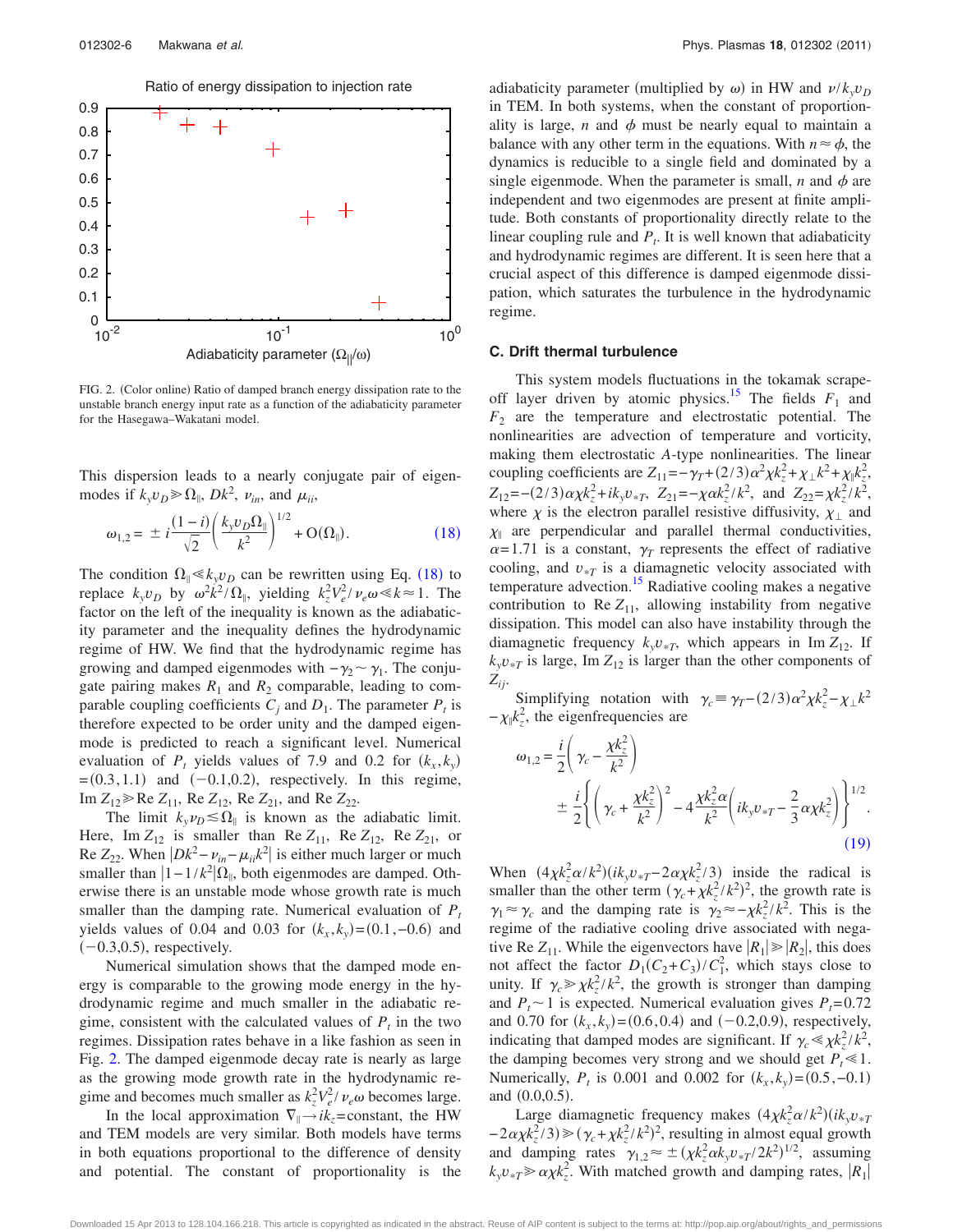<span id="page-7-0"></span>

FIG. 3. (Color online) The damped branch energy dissipation rate compared to the unstable branch energy input rate as a function of the diamagnetic velocity for the drift thermal turbulence.

 $\sim$  |*R*<sub>2</sub>|, leading to *P<sub>t</sub>*=1.6 and 0.51 for ( $k_x$ , $k_y$ ) = (0.6, 0.3) and  $(-0.1, -0.4)$ , respectively. Energy dissipation and injection rates are compared in Fig. [3.](#page-7-0) Their ratio is of order unity for a large range of diamagnetic velocities, which shows that damped modes saturate turbulence over a wide parameter range. For several points on this plot, the damping rate of the damped mode, which is proportional to  $|\beta_2|^2$ , is larger than the energy input rate of the instability (proportional to  $|\beta_1|^2$ ). The difference arises because the nonorthogonality of the eigenmodes produces additional energy change through terms that are proportional to  $\beta_1 \beta_2^*$  and its complex conjugate. This change in the present case slightly enhances the energy injection rate, requiring the larger damping rate. The eigenmode cross-correlation terms are shown explicitly in Eqs.  $(31)$  $(31)$  $(31)$  and  $(33)$  $(33)$  $(33)$  of Sec. IV.

#### **D. Ionization driven turbulence**

Similar to the previous model, ionization driven turbulence describes fluctuations driven by atomic physics in the scrape-off layer of tokamaks.<sup>16</sup> The two fields of this model are parallel velocity for  $F_1$  and electrostatic potential for  $F_2$ . The nonlinearities are advection of parallel flow and a nonlinearity in the  $F_2$  equation that combines advection of electron density and vorticity.<sup>21</sup> These are *A*-type nonlinearities. The linear coupling coefficients are  $Z_{11} = \gamma_{cx} + \mu k_z^2$ ,  $Z_{12} = i(k_y v_{\ast y} + k_z c_s),$   $Z_{21} = ik_z c_s/(1 + k_z^2 \rho_s^2)$ and  $Z_{22}$  $= -(\gamma_I - Dk_y^2) / (1 + k^2 \rho_s^2) + ik_y v_{*0} / (1 + k^2 \rho_s^2)$ , where  $\gamma_I$  and  $\gamma_{cx}$ are the ionization and charge exchange rates,  $\mu$  is a parallel viscosity,  $D = 1.71v_{\phi}^2 \eta_e / \chi_{\vert \bar{k}_z^2}^2$ ,  $\eta_e$  is the ratio of electron density to temperature scale lengths,  $\chi$  is the parallel thermal conductivity,  $k_z$  is an average parallel wave number,  $c_s$  is the ion sound speed,  $\rho_s$  is the ion sound gyroradius,  $v_{*}\phi$  is the diamagnetic drift velocity, and  $v_{*v}$  is the diamagnetic drift velocity for parallel velocity. This model is like the drift thermal model and is different from the other models because instability can be driven by its negative values of dissipation. Here it is  $\text{Re } Z_{22}$  that can be negative, representing

<span id="page-7-2"></span>

FIG. 4. (Color online) Evolution of energies for ionization driven drift wave turbulence in a regime driven by ionization. Although the damped eigenmode is excited, it saturates at a level that is nearly three orders of magnitude below the unstable mode.

the destabilizing effect of ionization. However, the model can also have instability associated with large diamagnetic terms.

Defining  $\gamma_c \equiv -\gamma_{cx} - \mu k_z^2 - (Dk_y^2/\hat{b}) + (\gamma_l/\hat{b})$  and  $\hat{b} \equiv 1$  $+k^2\rho_s^2$ , the eigenfrequencies are

<span id="page-7-1"></span>
$$
\omega_{1,2} = \frac{i}{2} \left( \gamma_c - \frac{ik_y v_{*\phi}}{\hat{b}} \right)
$$
  

$$
= \frac{i}{2} \left\{ \left( \gamma_{cx} + \mu k_z^2 + \frac{\gamma_I - Dk_y^2 - ik_y v_{*\phi}}{\hat{b}} \right)^2 - 4 \frac{k_z c_s}{\hat{b}} (k_y v_{*\nu} + k_z c_s) \right\}^{1/2}.
$$
 (20)

The regime of ionization drive occurs when the term  $[\gamma_{cx}]$  $+\mu k_z^2 + (\gamma_l - Dk_y^2 - ik_y v_{*\phi})/\hat{b}^2$  is much larger than the other term inside the radical. This yields a growth rate  $\gamma_1 \approx (\gamma_1$  $-Dk_y^2$ )/ $\hat{b}$  and a damping rate  $\gamma_2 \approx -\gamma_{cx} - \mu k_z^2$ . If  $Dk_y^2 \lesssim \gamma_l$  and  $\gamma_l \sim \gamma_{cx}$ , the damping is very strong and *P<sub>t</sub>*(*k, k'*) is around 10<sup>-5</sup> for all  $(k, k')$  except  $k'_y$  = 0. This implies that the damped modes do not play a strong role in saturation and this has been verified in simulations. If  $\gamma_1 \sim \gamma_{cx} \gg D k_y^2$ ,  $\mu k_z^2$ , then the damping and growth rates are comparable. However, in this case  $|R_2| \ge |R_1|$  and for *A*-type nonlinearities, this leads to  $D_1(C_2 + C_3)/C_1^2 \le 1$ . As a result,  $P_t$  turns out to be similar to the case before and damped modes again do not play a role. This case is illustrated in Fig. [4](#page-7-2) where the energy in damped modes is three orders of magnitude lower than the total energy. There is one more case when  $\gamma_l \gg \gamma_{cx}$ ,  $Dk_y^2$ ,  $\mu k_z^2$ . Here, the growth is very strong compared to the damping but still  $|R_2| \ge |R_1|$  leading to  $P_t$  values of around 10<sup>-5</sup>. Thus stable modes do not affect saturation, as verified in simulations. Comparing to drift thermal turbulence, the other negative dissipation model, we note that both have regimes where the growing and damped modes have comparable rates. However, nonlinear coupling is sufficient to excite damped eigen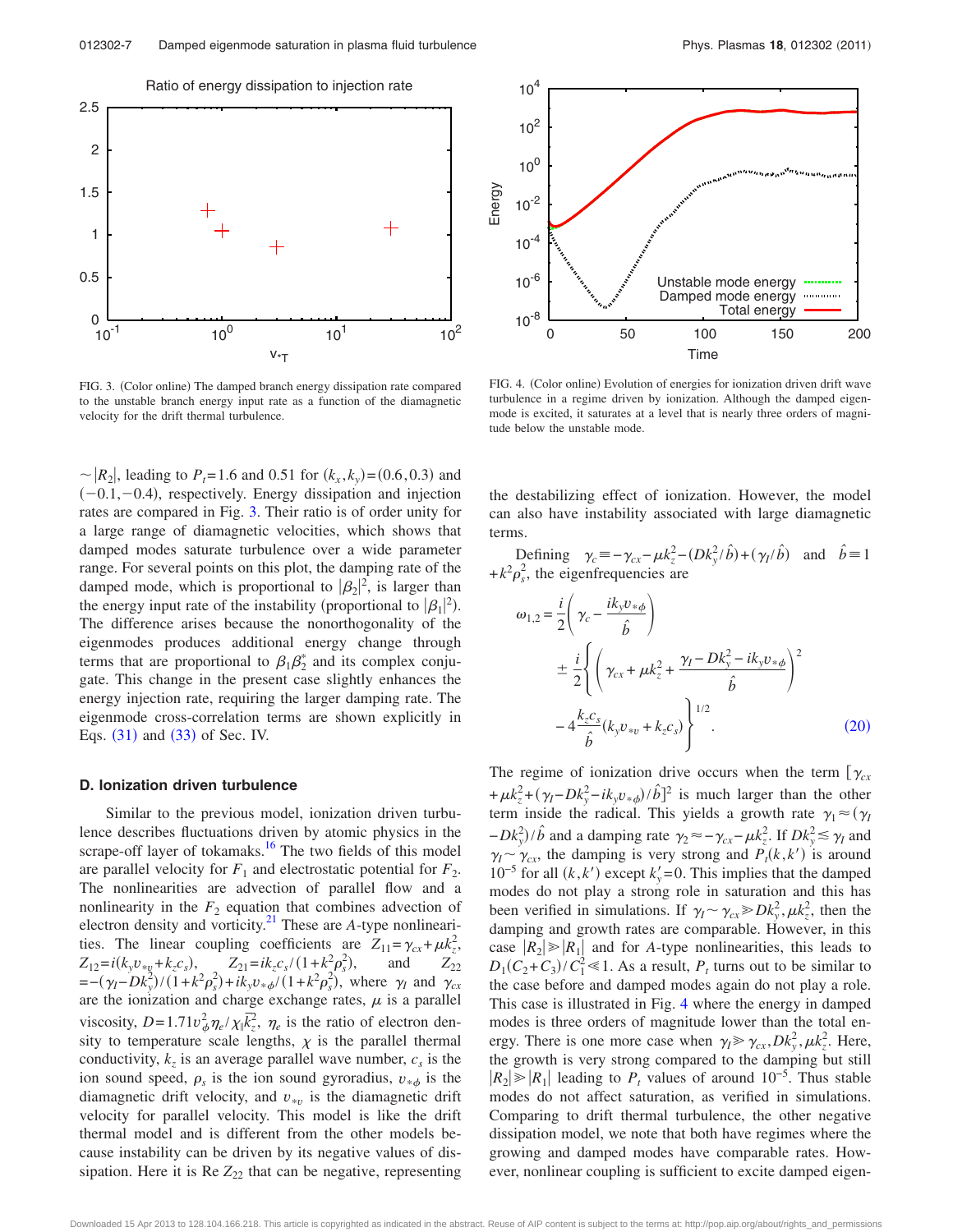modes to a significant level for drift thermal turbulence but not for ionization driven turbulence.

There is a regime of gradient-driven instability occurring when the term  $[\gamma_{cx} + \mu k_z^2 + (\gamma_I - Dk_y^2 - ik_y v_{*\phi})/\hat{b}]^2$  is much smaller than the other term inside the radical. Unlike the previous models, Re  $Z_{12}=0$  and  $Z_{12}Z_{21}$  is real and negative provided both  $k_y$  and  $k_z$  are positive. This causes both modes to be damped or growing depending on the sign of  $\gamma_c$ . A second diamagnetic regime occurs when  $k_y v_{\ast v}$  is the largest rate. If  $k_z$  is negative relative to  $k_y$ , there is a pair of growing and damped eigenmodes with comparable rates. The nonlinear coefficient ratio  $D_1(C_2 + C_3)/C_1^2$  is also of order unity, giving  $P_t$  values of order unity. Numerical evaluation gives  $P_t$ =0.72 and 0.43 for  $(k_x, k_y)$ =(0.4, -0.4) and (-0.1,0.2), respectively. Numerical solutions confirm that the damped and growing eigenmode energies are comparable in saturation.

This model is complicated for its negative dissipation and two diamagnetic frequencies. In the appropriate strong gradient regime, it does have significant damped eigenmode activity, like the other models. In the regime of negative dissipation, instability damped eigenmode activity hinges on nonlinear coupling strengths.

#### **E. Local resistive interchange turbulence**

The local resistive interchange instability is driven by pressure gradients and is relevant at the edge of tokamaks and stellarators. It is a three-field electromagnetic model<sup>11</sup> involving the poloidal flux, electrostatic potential, and pressure, but it can be reduced to a two-field electrostatic model by neglecting the induced electric field. The electrostatic case, which we study here, has  $F_1$  as the pressure,  $F_2$  as the electrostatic potential, and *A*-type nonlinearities arising from advection of pressure and vorticity. The linear coupling coefficients are  $Z_{11}=0$ ,  $Z_{12}=ik_ydP_0/dr$ ,  $Z_{21}=-i\kappa k_y/k^2$ , and  $Z_{22} = k_z^2 / \eta k^2$ , where  $P_0$  is the equilibrium pressure,  $\kappa$  is the curvature, and  $\eta$  is the resistivity. With  $Z_{11}=0$  and  $Z_{22}$  real, this mode does not have negative dissipation. Like ionization driven turbulence it does have Re  $Z_{12}=$ Re  $Z_{21}=0$ , but the product  $Z_{12}Z_{21}$  is positive and real. Consequently instability is driven by the pressure gradient which, when weak, gives weak instability with a heavily, unimportant damped eigenmode, and when strong gives a regime in which the damped mode is important. The latter corresponds to  $(\text{Im } Z_{12})$  $\times$ (Im  $Z_{21}$ ) > (Re  $Z_{22}$ )<sup>2</sup>.

The dispersion relation is  $\omega^2 + i(k_z^2 / \eta k^2) \omega + \kappa(k_y^2 / k^2)$  $\times (dP_0/dr) = 0$  and the roots are

<span id="page-8-0"></span>
$$
\omega_{1,2} = \frac{-i}{2} \left( \frac{k_z^2}{\eta k^2} \right) \pm \frac{i}{2} \left\{ \left( \frac{k_z^2}{\eta k^2} \right)^2 + 4 \frac{dP_0}{dr} \frac{\kappa k_y^2}{k^2} \right\}^{1/2}.
$$
 (21)

Instability requires that  $\kappa (dP_0/dr) > 0$ , where  $dP_0/dr$  is taken as a constant parameter. When  $\kappa(k_y^2 / k^2) (dP_0 / dr)$  $\ll k_z^4 / \eta^2 k^4$  then  $-\gamma_2 \gg \gamma_1$ . In this case  $R_1 \gg R_2$  and with *A*-type nonlinearities, this leads to  $D_1(C_2 + C_3)/C_1^2 \sim 1$ . Because of this, numerical evaluation of  $P_t$  gives values of 0.0003 and 0.001 for the wave numbers  $(k_x, k_y) = (-0.4,$  $-0.7$ ) and  $(0.1, -0.8)$ , respectively. In the situation when  $k_z^4 / \eta^2 k^4 \ll \kappa (k_y^2 / k^2) (dP_0 / dr)$ , the eigenfrequencies are given by

Ratio of damped to total energy

<span id="page-8-2"></span>

FIG. 5. (Color online) For resistive interchange turbulence, the damped mode amplitude decays as the ratio  $-\gamma_2 / \gamma_1$  for the most linearly unstable mode is increased.

<span id="page-8-1"></span>
$$
\omega_{1,2} \simeq \frac{-i}{2} \left( \frac{k_z^2}{\eta k^2} \right) \pm \frac{i}{2} \left( \frac{dP_o}{dr} \frac{4k_y^2 \kappa}{k^2} \right)^{1/2} \pm \frac{i}{4} \frac{k_z^4/\eta^2 k^4}{[(dP_0/dr)(4k_y^2 \kappa/k^2)]^{1/2}}.
$$
\n(22)

In this case,  $-\gamma_2 \sim \gamma_1$  and  $|R_1| \sim |R_2|$ . This gives  $P_t$  values of 2.7 and 0.6 for the wave numbers  $(k_x, k_y) = (0.4, 0.3)$  and  $(-0.3,0.1)$ , respectively. Thus damped modes are expected to play a role in saturation of turbulence. Both these cases have been verified in simulations. Figure [5](#page-8-2) shows this by plotting the ratio of energy in damped modes to total energy, while in saturation, as the ratio  $-\gamma_2 / \gamma_1$  is increased by decreasing the driving gradient  $dP_0/dr$ . As predicted by  $P_t$ , damped mode amplitude decreases as the driving gradient is lowered, with the damped mode unimportant for large values of  $-\gamma_2 / \gamma_1$ .

#### **F. Rayleigh–Taylor turbulence**

The Rayleigh–Taylor instability is driven by pressure gradients in regions of bad field-line curvature.<sup>22</sup> A two-field model for turbulence driven by this instability was studied in Ref. [10,](#page-13-9) where saturation was described in conventional terms by a cascade to small scales, aided by the shearing of zonal flows. We show here that the damped eigenmode is strongly excited and provides an energy sink in the wave number range of the instability. The model has equations for plasma density represented by  $F_1$  and potential represented by  $F_2$ , with *A*-type nonlinearities describing advection of density and vorticity. The linear coupling coefficients are  $Z_{11}=Dk^2+ik_yv_g$ ,  $Z_{12}=ik_y(v_n-v_g)$ ,  $Z_{21}=-ik_yv_g/k^2$ , and  $Z_{22}$  $= \mu k^2$ , where *D* is a collisional diffusion coefficient of density,  $\mu$  is the viscosity,  $v_g$  is a normalized gravitational drift arising through curvature, and  $v_n$  is the diamagnetic drift. Like the resistive interchange model, this model has positive dissipation Re  $Z_{12}$ =Re  $Z_{21}$ =0 and  $Z_{12}Z_{21}$  real and positive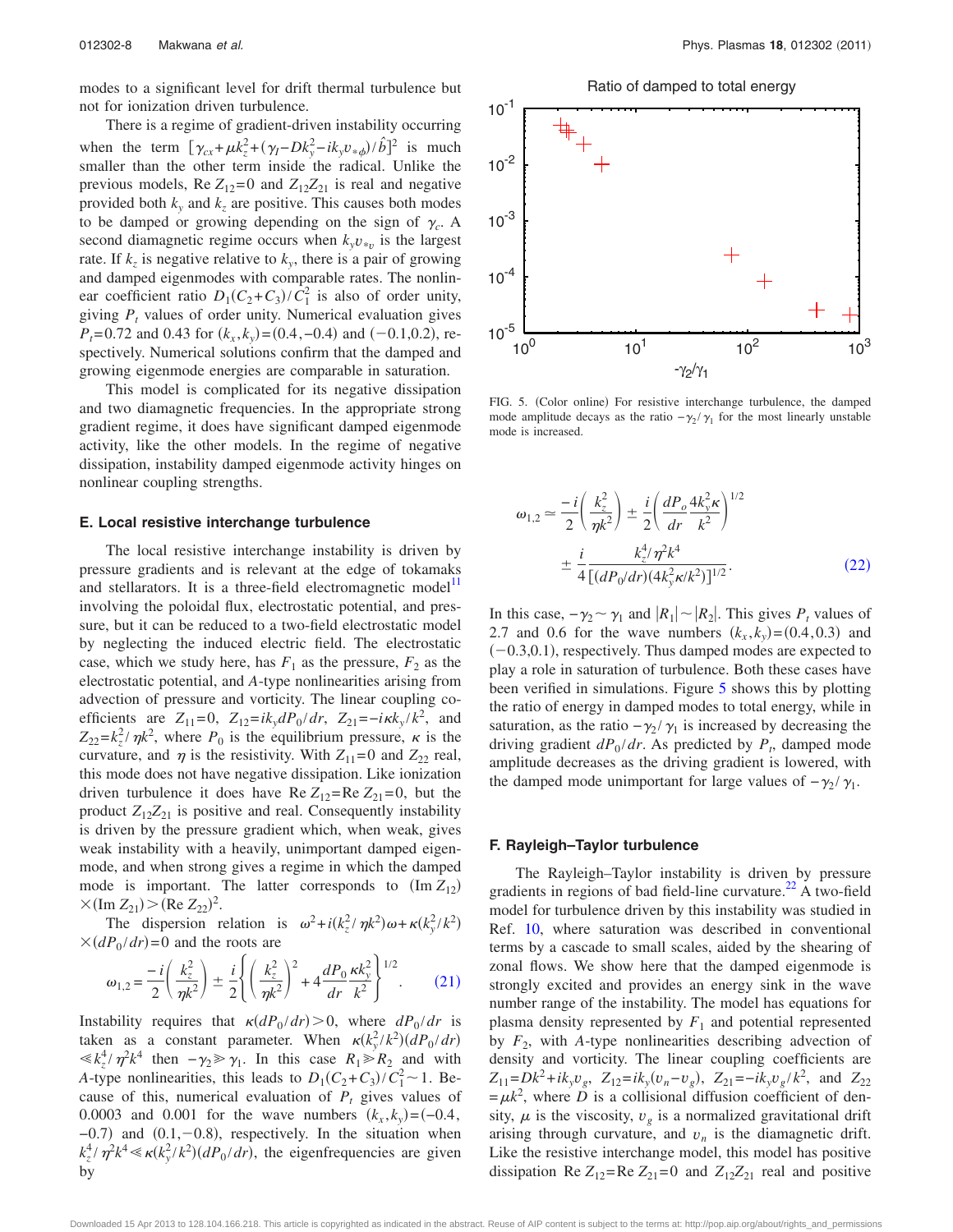<span id="page-9-2"></span>

Ratio of energy dissipation to injection rate

FIG. 6. (Color online) Ratio of damped branch energy dissipation rate to unstable branch energy input rate for the Rayleigh–Taylor model as the ratio  $-\gamma_2/\gamma_1$  is increased. This ratio is increased by decreasing the driving term  $v_n - v_g$ .

(when  $v_n > v_g$ ). Consequently, turbulence is driven by the gravity and gradient drift terms residing in the imaginary parts of *Zij*.

The dispersion relation is  $\omega^2 + i(Dk^2 + \mu k^2 + ik_y v_g)\omega$  $-\mu k^2 (Dk^2 + ik_y v_g) + (k_y^2 / k^2) v_g (v_n - v_g) = 0$ , with roots given by

<span id="page-9-0"></span>
$$
\omega = \frac{k_y v_g - i(\mu + D)k^2}{2}
$$
  

$$
\pm \frac{i}{2} \left\{ [(D - \mu)k^2 + ik_y v_g]^2 + \frac{4v_g k_y^2}{k^2} [v_n - v_g] \right\}^{1/2}.
$$
 (23)

When  $[(D - \mu)k^2]^2$  is larger than  $k_y^2 v_g^2$  or  $4(k_y^2/k^2)v_g(v_n - v_g)$ , both eigenmodes are damped with damping rates  $\gamma_1=-\mu k^2$ and  $\gamma_2 = -Dk^2$ . When  $[(D-\mu)k^2]^2 \le |4(k_y^2/k^2)v_g(v_n - v_g)$  $-k_y^2 v_g^2$ , there is a pair of unstable and stable eigenmodes that form a conjugate pair in lowest order, with second order dissipative terms breaking the conjugate symmetry. The eigenfrequencies are

<span id="page-9-1"></span>
$$
\omega_{1,2} \approx \frac{k_y v_g}{2} \mp \frac{v_g (D - \mu) k^2}{2[4v_g (v_n - v_g)/k^2 - v_g^2]^{1/2}}
$$
  

$$
\pm i \frac{k_y}{k} \{v_g [(v_n - v_g) - v_g k^2 / 4]\}^{1/2} - \frac{i}{2} (D + \mu) k^2.
$$
 (24)

With  $-\gamma_2 \approx \gamma_1$ ,  $R_1$  and  $R_2$  are comparable, as are the coupling coefficients  $D_1$  and  $C_i$ . We therefore expect that  $P_t$  is nearly unity and that the damped eigenmode plays a significant role in saturation. This is confirmed from numerical evaluation of  $P_t$ , which gives values of 0.55 and 0.27 for wave numbers of  $(k_x, k_y)$ =(0.[6](#page-9-2),-0.2) and (-0.1,-0.4), respectively. Figure 6 shows that the damped modes sink most of the energy input by the instability when the ratio  $-\gamma_2 / \gamma_1$  is between 1 and 1.5. As in Fig. [3,](#page-7-0) nonorthogonal eigenmodes increase the dissipation rate beyond that produced by  $|\beta_1|^2$ , making the damping rate larger than the unstable eigenmode injection rate for some of the data points. However, unlike Fig.  $1(b)$  $1(b)$  where the energy rates remain in balance for a large range of  $-\gamma_2 / \gamma_1$ , in this case the energy dissipation by damped modes becomes insignificant as  $-\gamma_2 / \gamma_1$  goes over 3.

#### **G. Two-field ion temperature gradient turbulence**

ITG turbulence is driven by an electrostatic instability associated with the ion pressure gradient.<sup>12</sup> It plays a major role in ion confinement in tokamaks. Damped eigenmodes in ITG have been examined for a three-field model and gyrokinetics. Because there is a two-field ITG model, we briefly examine it in connection with the other types of turbulence studied here. This model is useful for tracking zonal flows. The relationship between zonal flows and saturation by damped eigenmodes will be described elsewhere.

This model has ion pressure for  $F_1$  and electrostatic potential for  $F_2$ . The nonlinearities are type  $A$ , corresponding to advection of pressure and vorticity. The linear coupling coefficients are  $Z_{11} = \chi k^4$ ,  $Z_{12} = ik_y(1 + \eta_i)$ ,  $Z_{21} = -i\epsilon k_y/(1 + k^2)$ , and  $Z_{22} = (\nu k^2 + ik_y)/(1 + k^2)$ , where  $\chi$  is a coefficient of collisional hyperdiffusion of pressure,  $\eta_i = d(lnT_i)/d(lnn)$  is the ratio of density gradient scale length to ion temperature gradient scale length,  $\epsilon$  is the ratio of density gradient scale length to magnetic field variation scale length, and  $\nu$  is the dissipation of flow active at large scales. With  $Re Z_{11}$  and Re  $Z_{22}$  positive, the system is unstable through  $\eta$  and can be expected to have a damped mode damping rate that is comparable to the growth rate when the instability is above threshold.

The dispersion relation is  $\omega^2(1+k^2) + \omega[i\chi k^4(1+k^2) - k_y$  $+i\nu k^2$ ] –  $i\chi k_y k^4 - \nu \chi k^6 + \epsilon k_y^2 (1 + \eta_i) = 0$  and the roots are

<span id="page-9-3"></span>
$$
\omega_{1,2} = -\frac{i}{2} \left( \chi k^4 + \frac{\nu k^2 + ik_y}{1 + k^2} \right)
$$
  
=  $\frac{i}{2} \left\{ \left( \chi k^4 - \frac{\nu k^2 + ik_y}{1 + k^2} \right)^2 + \frac{4(1 + \eta_i)k_y^2 \epsilon}{1 + k^2} \right\}^{1/2}$ . (25)

If  $[\chi k^4 - (\nu k^2 + ik_y)/(1 + k^2)]^2 \ge (1 + \eta_i)k_y^2 \epsilon/(1 + k^2)$ , then both roots are damped with damping  $\gamma_1 \approx -\nu k^2 / (1 + k^2)$ and  $\gamma_2 \approx -\chi k^4$ . If  $\eta_i$  is larger than the other parameters, then we get approximately equal growth and damping rates  $\gamma_{1,2}$  $\approx \pm \left[ (1 + \eta_i) k_y^2 \epsilon / (1 + k^2) \right]^{1/2}$ . In this case, the eigenvectors  $R_1$ and  $R_2$  have nearly equal magnitude and so  $P_t$  is expected to be close to unity. Numerical calculation of  $P<sub>t</sub>$  gives 0.35 and 0.66 for the wave numbers  $(k_x, k_y) = (0.1, 0.3)$  and  $(-0.5,$  $-0.5$ ), respectively. Figure [7](#page-10-0) shows the verification of this prediction where the energy in damped modes is very close to the total energy.

### **H. Microtearing turbulence with time-dependent thermal force**

This model was introduced to provide a minimal twofield description of magnetic turbulence in magnetically confined plasmas. Although the fluctuations have been labeled microtearing, they are two-dimensional and require the TDTF for instability. $13$  Without the TDTF, the fluctuations are stable and correspond to collisionally damped, counter-

Downloaded 15 Apr 2013 to 128.104.166.218. This article is copyrighted as indicated in the abstract. Reuse of AIP content is subject to the terms at: http://pop.aip.org/about/rights\_and\_permissions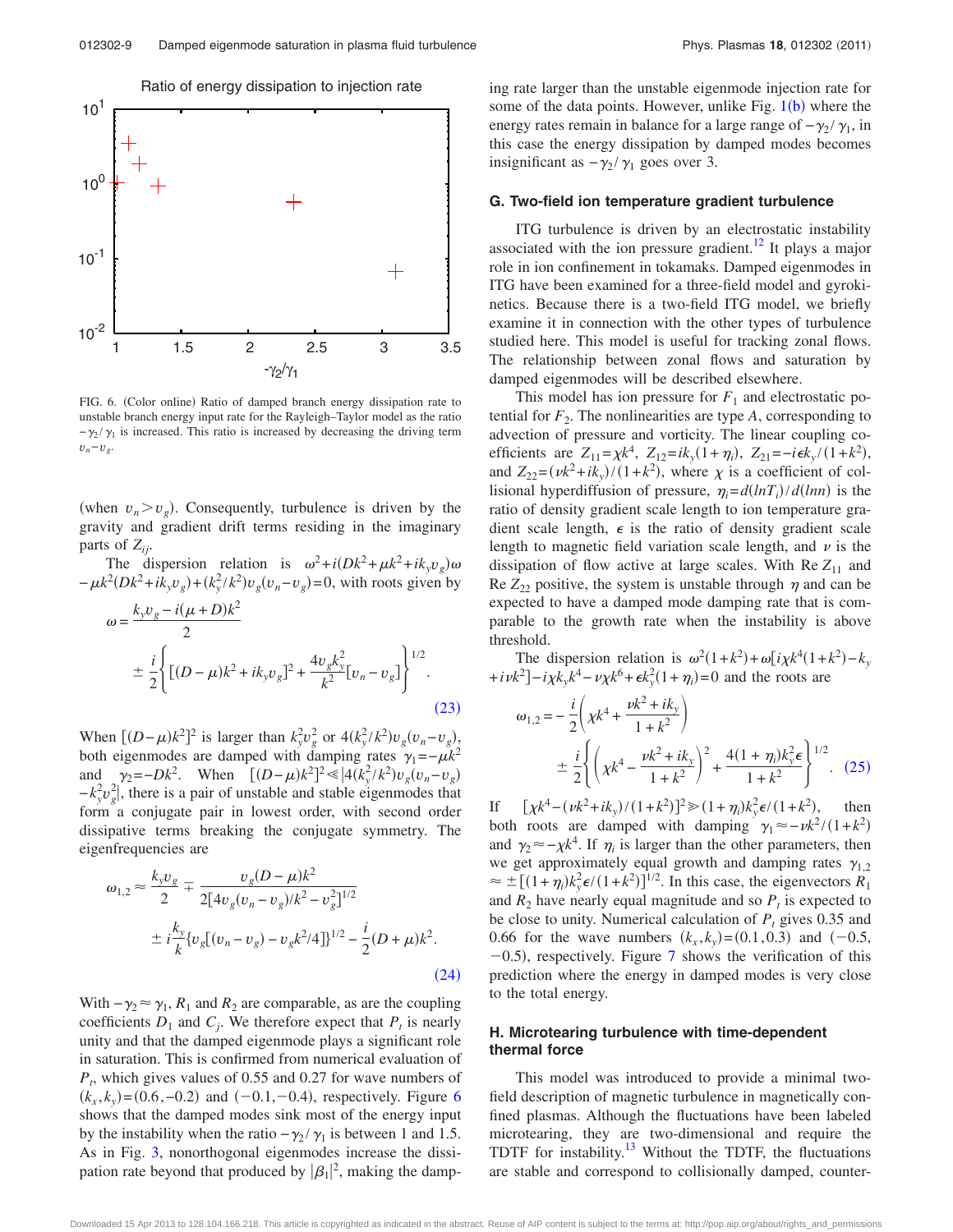<span id="page-10-0"></span>

FIG. 7. (Color online) Evolution of energies for the two-field ITG model in a parameter regime where  $\eta$  is large.

propagating kinetic Alfvén waves.<sup>23</sup> The model has electron density for  $F_1$  and the parallel component of the magnetic vector potential for  $F_2$ . The nonlinearites are magnetic and of type *B*. They correspond to the gradient of electron pressure along the perturbed magnetic field in Ohm's law  $(F_2)$ equation) and compression of electron flow along the perturbed field in the density continuity equation  $(F_1 \text{ equation})$ . The linear coupling coefficients are  $Z_{11} = \mu k^2$ ,  $Z_{12} = -ik_zk^2$ ,  $Z_{21} = -ik_z/[1 - i(\alpha \alpha' / \nu_e)k_y dT_0 / dx],$  and  $Z_{22} = [\eta k^2 - ik_y(1$  $+\alpha$ ) $dT_0$ / $dx$ ]/[1- $i(\alpha \alpha'/\nu_e) k_y dT_0 / dx$ ], where  $\mu$  is a collisional density diffusivity,  $\alpha$  and  $\alpha'$  are the order unity coefficients of the thermal and time-dependent thermal forces,  $v_e$ is the electron collision frequency,  $T_0$  is the electron temperature, and  $\eta$  is the resistivity. This model has positive dissipation. Instability from the TDTF introduces imaginary components of  $Z_{12}Z_{21}$  and  $Z_{22}$  and should therefore lead to growing and damped modes with comparable rates when the instability is above threshold.

The dispersion relation is given by  $\omega^2(1 - ik_y \alpha_T)$  $+i\omega[(\mu + \eta)k^2 - ik_y(\hat{\alpha} + \alpha_T\mu k^2)] - k_z^2k^2 - \mu k^2(\eta k^2 - ik_y\hat{\alpha}) = 0.$ Here  $\hat{\alpha} = (1 + \alpha)(dT_0 / dx)$  and  $\alpha_T = (\alpha \alpha' / \nu_e)(dT_0 / dx)$ . The roots of this equation are

<span id="page-10-1"></span>
$$
\omega_{1,2} = -\frac{i}{2} \left[ \mu k^2 + \frac{k_y^2 \hat{\alpha} \alpha_T + \eta k^2 + i(\eta k^2 k_y \alpha_T - k_y \hat{\alpha})}{1 + k_y^2 \alpha_T^2} \right] \n= \frac{i}{2} \left\{ \left[ \mu k^2 - \frac{k_y^2 \hat{\alpha} \alpha_T + \eta k^2 + i(\eta k^2 k_y \alpha_T - k_y \hat{\alpha})}{1 + k_y^2 \alpha_T^2} \right]^2 \right. \n- 4k_z^2 k^2 \left( \frac{1 + ik_y \alpha_T}{1 + k_y^2 \alpha_T^2} \right)^{1/2} .
$$
\n(26)

When  $k_z^2 k^2$ ,  $k_y^2 \alpha_T^2 \gg \mu k^2$ ,  $\eta k^2$ ,  $k_y \hat{\alpha}$ , then the eigenfrequencies become

<span id="page-10-2"></span>
$$
\omega_{1,2} \approx \mp \frac{k_z k}{(1 + k_y^2 \alpha_T^2)^{1/2}} \left[ \frac{1 + (1 + k_y^2 \alpha_T^2)^{1/2}}{2} \right]^{1/2}
$$

$$
\mp \frac{ik_z k}{(1 + k_y^2 \alpha_T^2)^{1/2}} \left[ \frac{-1 + (1 + k_y^2 \alpha_T^2)^{1/2}}{2} \right]^{1/2} . \tag{27}
$$

In this case, Im  $Z_{12}$  is larger than the real part of all  $Z$ 's and

so the growth and damping rates are almost equal. The eigenvectors  $R_1$  and  $R_2$  have comparable magnitudes which should lead to  $P_t$  values of close to unity. Numerical evaluation of  $P_t$  gives 1.1 and 0.23 for wave numbers  $(k_x, k_y)$  $=(0.6, 0.2)$  and  $(-0.4, -1.0)$ , respectively. We therefore expect damped modes to play a prominent part in saturation for this case. If  $k_y^2 \alpha_T^2 \le \mu k^2$ ,  $\eta k^2$ ,  $k_y \hat{\alpha}$ , there is no instability drive as both modes are damped.

#### **I. Thermal microtearing turbulence**

Thermal microtearing turbulence is a variant of microtearing turbulence driven by the TDTF that couples magnetic fluctuations to temperature fluctuations.<sup>14</sup> This model becomes quite complicated when put in the standard form of Eqs. ([1](#page-2-0)) and ([2](#page-2-1)). The electron temperature fluctuation *T* is  $F_1$ , while  $F_2$  is a linear combination of temperature and parallel component of magnetic vector potential  $\psi$  given by  $F_2 = [1]$  $-i(\alpha \alpha'/\nu_e) k_y dT_0 / dx$ ] $\psi - i(\alpha \alpha'/\nu_e) k_z T$ . The nonlinearities of the  $F_1$  equation are A, B, and G-type; for  $F_2$  they are B and *G*-type. The linear coefficients are

$$
Z_{11} = (2/3)(\kappa/n_0)k_z^2 + (2/3)(\alpha \alpha'/\nu_e)k_z^2
$$
  
\n
$$
\times [T_{\alpha} + iT_{\kappa}]/[1 - i(\alpha \alpha'/\nu_e)k_y dT_0/dx],
$$
  
\n
$$
Z_{12} = (2/3)k_z[T_{\kappa}' - iT_{\alpha}],
$$
  
\n
$$
Z_{21} = -ik_z(1 + \alpha) + i(\alpha \alpha'/\nu_e)k_z
$$
  
\n
$$
\times [\eta k^2 - ik_y(T_0/n_0)dn_0/dx - ik_y
$$
  
\n
$$
\times (1 + \alpha)dT_0/dx]/[1 - i(\alpha \alpha'/\nu_e)k_y dT_0/dx],
$$

and

$$
Z_{22} = \left[\,\eta k^2 - ik_y(T_0/n_0)dn_0/dx - ik_y\right]
$$

$$
\times (1+\alpha)dT_0/dx]/[1 - i(\alpha\alpha'/\nu_e)k_ydT_0/dx],
$$

where  $T_a = (1 + \alpha)(T_0/n_0)k^2$ ,  $T'_k = (\kappa/n_0)k_y dT_0/dx$ ,  $\kappa$  is the collisional parallel thermal conductivity,  $n_0$  is the equilibrium density, and the remaining quantities are the same as those of microtearing turbulence (Sec. III H).

The TDTF drive appears in every linear coefficient except  $Z_{12}$ , making it difficult to infer eigenmode properties solely from inspection of  $Z_{ii}$ . The frequency expression is also sufficiently complicated that little is learned from inspection. Numerical evaluation shows that when  $k_z$  is an appreciable fraction of  $k_y$  and  $(\alpha \alpha'/\nu_e) > (1+\alpha)$ , there is a pair of growing and damped roots with  $-\gamma_2 < \gamma_1$ . The eigenvector components have similar magnitude so that  $P_t$  is order unity. The damped eigenmode is therefore expected to play a significant role in saturation.

#### **IV. SATURATION ENERGETICS**

Damped eigenmodes saturate instabilities by damping the injected energy. We examine the nature of this damping. If energy conservation by the nonlinearities  $N_1$  and  $N_2$  takes the form

Downloaded 15 Apr 2013 to 128.104.166.218. This article is copyrighted as indicated in the abstract. Reuse of AIP content is subject to the terms at: http://pop.aip.org/about/rights\_and\_permissions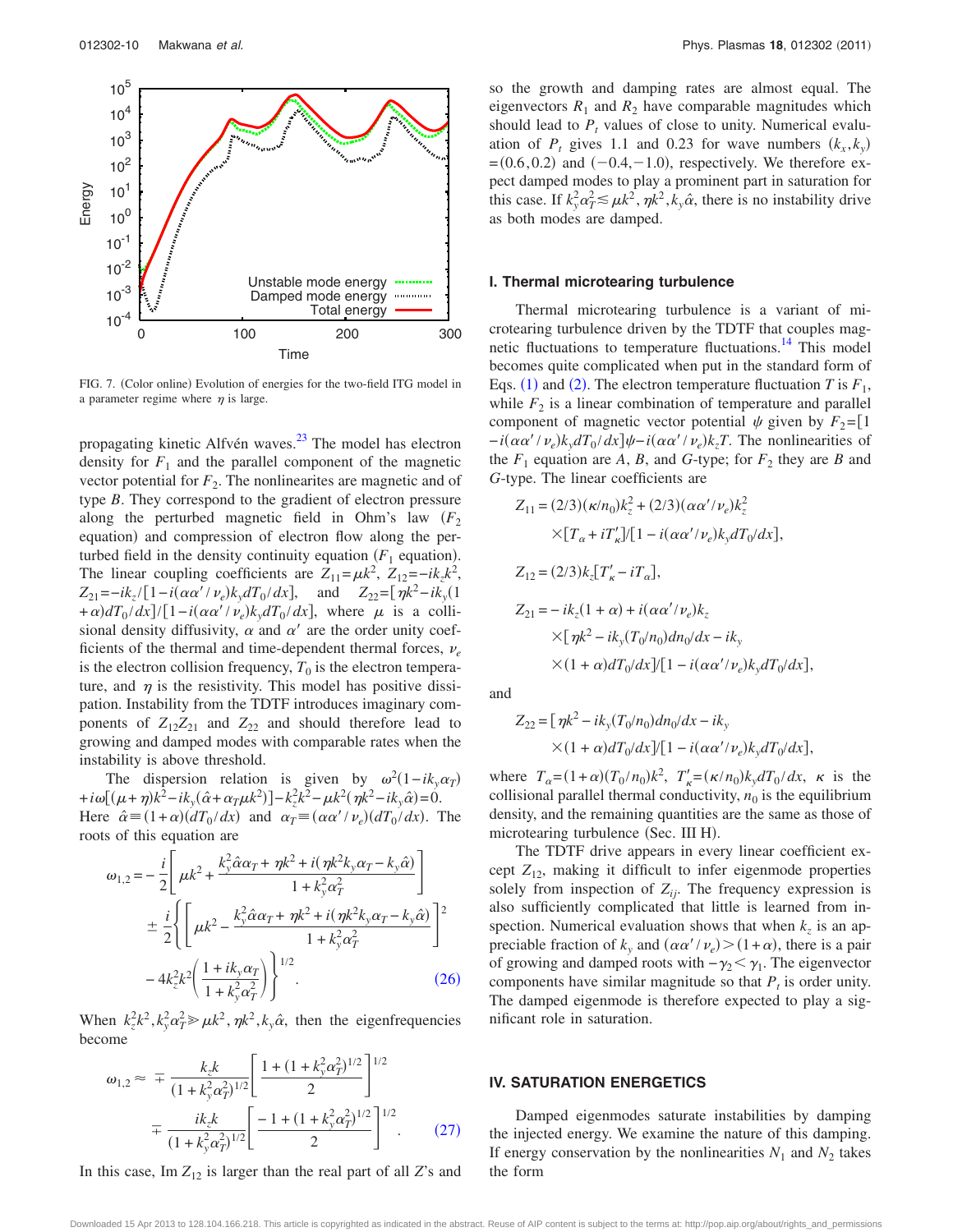$$
\int \left[ \text{Re}(F_1^* N_1) + K(k) \text{Re}(F_2^* N_2) \right] d^2 k = 0,
$$

where  $K(k)$  is a real function of wave number and parameters, the nonlinearly conserved energy is  $E = (1/2) [F_1]^2$  $+ K(k) |F_2|^2$ . We now consider the part of the time rate of change of  $E$  that is governed by the linear coefficients  $Z_{ii}$ . Whereas the nonlinear terms are conservative, the linear terms are nonconservative and serve to inject energy into the fluctuation spectrum or to remove it. The time rate of change of energy by these nonconservative processes is given by

<span id="page-11-2"></span>
$$
\frac{dE}{dt}\bigg|_{nc} = -\operatorname{Re}[Z_{12}\langle F_2 F_1^* \rangle] - K(k)\operatorname{Re}[Z_{21}\langle F_1 F_2^* \rangle] - \operatorname{Re} Z_{11}|F_1|^2 - K(k)\operatorname{Re} Z_{22}|F_2|^2.
$$
 (28)

The first two terms on the right hand side are proportional to the correlation between the two fields. This correlation also governs the transport flux. The second two terms arise from collisional dissipation of  $F_1$  and  $F_2$ . When Re  $Z_{11}$  and Re  $Z_{22}$ are positive, these terms damp fluctuation energy and instability comes from the cross-correlation. For the drift thermal and ionization drift wave models Re  $Z_{11}$  and Re  $Z_{22}$  could have negative values, in which case instability could be driven by the second two terms.

To separate the roles of unstable and stable eigenmodes, we express the right hand side in terms of the eigenmode amplitudes using the eigenmode decomposition *F*<sup>1</sup>  $= R_1(k)\beta_1 + R_2(k)\beta_2$  and  $F_2 = \beta_1 + \beta_2$ , yielding

<span id="page-11-3"></span>
$$
\left. \frac{dE}{dt} \right|_{nc} = C_u + C_s + D_u + D_s. \tag{29}
$$

<span id="page-11-4"></span>Here,

$$
C_u = -[Re(Z_{12}R_1^*) + K(k)Re(Z_{21}R_1)]|\beta_1|^2
$$
 (30)

is the cross-correlation term associated with the unstable eigenmode,

<span id="page-11-0"></span>
$$
C_{s} = -[Re(Z_{12}R_{2}^{*}) + K(k)Re(Z_{21}R_{2})]|\beta_{2}|^{2}
$$
  
- Re[Z<sub>12</sub>(R<sub>1</sub><sup>\*</sup>( $\beta_{1}^{*}\beta_{2}$ ) + R<sub>2</sub><sup>\*</sup>( $\beta_{1}\beta_{2}^{*}$ ))]  
- K(k)Re[Z<sub>21</sub>(R<sub>1</sub>( $\beta_{1}\beta_{2}^{*}$ ) + R<sub>2</sub>( $\beta_{1}^{*}\beta_{2}$ ))] (31)

is the cross-correlation term associated with stable eigenmode excitation,

$$
\mathcal{D}_u = -\left[ \text{Re}(Z_{11}) |R_1|^2 + K(k) \text{Re}(Z_{22}) \right] |\beta_1|^2 \tag{32}
$$

<span id="page-11-5"></span>is the collisional dissipation term associated with the unstable eigenmode, and

<span id="page-11-1"></span>
$$
\mathcal{D}_s = -[\text{Re}(Z_{11})|R_2|^2 + K(k)\text{Re}(Z_{22})]|\beta_2|^2 \n- 2 \text{ Re } Z_{11} \text{ Re}(R_1 R_2^* \langle \beta_1 \beta_2^* \rangle) \n- 2K(k)\text{Re } Z_{22} \text{ Re}\langle \beta_1 \beta_2^* \rangle
$$
\n(33)

is the collisional dissipation term associated with stable eigenmode excitation.

The conventional view of saturation does not account for damped eigenmodes, effectively assuming that  $\beta_2=0$ and making  $C_s = D_s = 0$ . For conventional saturation

<span id="page-11-6"></span>

FIG. 8. (Color online) Cross-correlation and collisional contributions to energy dissipation broken into the components associated with the unstable and stable eigenmodes. This result is from the Rayleigh–Taylor model.

 $\Sigma_k C_u = -\Sigma_k D_u$ , with  $C_u$  typically large and positive at large scales and  $D<sub>u</sub>$  large and negative at small scales. Prior work based on selected fluid models<sup>1,[2](#page-13-1)[,5](#page-13-3)</sup> has shown that  $C_s$  is not zero, but negative and a significant fraction of  $C_u$ . In this case, the transport flux is significantly reduced from the quasilinear value by the damped eigenmode contribution to the correlation that governs transport. When  $C_s$  is a significant fraction of  $C_u$ , damped eigenmodes are said to play a role in saturation. This statement refers to saturation of the *linear instability*, which is represented by  $C_u$ . In fact,  $C_s \neq 0$  can equally well be described as a finite-amplitude reduction of the instability growth rate from its linear value associated with  $C_u$ . The difference  $C_u - |C_s|$ , which sets the reduced growth rate due to the damped eigenmode at finite amplitude, must still be saturated. This is accomplished by  $\mathcal{D}_u$  $+D_s$ . In gyrokinetic models for the cyclone base case<sup>24</sup> of ITG turbulence, there are a very large number of damped eigenmodes.<sup>4</sup> Some of these modes have values of  $\mathcal{C}_s$  that are a significant fraction of  $C_u$ . However, their effect is not systematic; there are positive and negative values in roughly equal measure, such that in a sum over the eigenmode spectrum, the net value of  $C_s$  is close to zero. In this situation, the probability distribution of  $C_s$  peaks near zero, i.e., it has a near zero mean value, even though it is broad.<sup>3</sup> The transport flux, which is proportional to the mean value of  $C_u + C_s$  is therefore not very different from the quasilinear flux (which is proportional to  $C_u$ ). In the gyrokinetic models,  $\mathcal{D}_s$  is both large and systematic in its effect, so that damped eigenmodes govern saturation primarily through collisional dissipation.

The situation for two-field fluid models is quite different, as depicted in Figs.  $8$  and [9,](#page-12-0) which give the values of  $C$  and  $D$  for Rayleigh–Taylor  $[K(k)=1]$  and ion temperature gradient turbulence  $[K(k)=1+k^2]$ . In both cases, the most significant damped eigenmode effect resides in the crosscorrelation. The damped eigenmode also contributes to the collisional dissipation at a level somewhat weaker than the contribution of the unstable eigenmode. These results are consistent with a large reduction of the quasilinear flux. This is illustrated in Fig. [10,](#page-12-1) which shows the quasilinear and true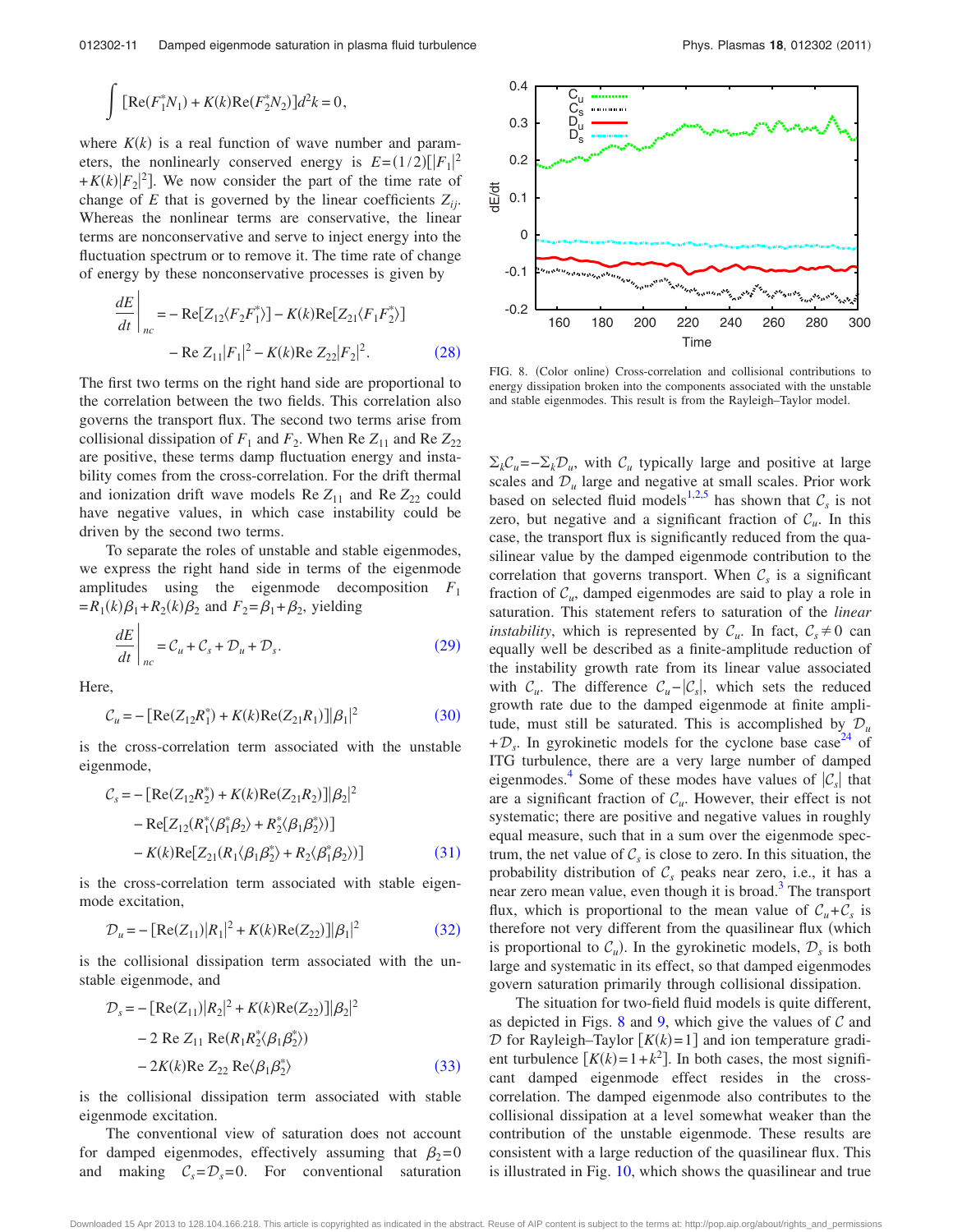<span id="page-12-0"></span>

FIG. 9. (Color online) Cross-correlation and collisional contributions to energy dissipation broken into the components associated with the unstable and stable eigenmodes. This result is from the ITG model.

fluxes for both the hydrodynamic and adiabatic regimes of Hasegawa–Wakatani turbulence. In the former, there is a considerable reduction, consistent with strong excitation of the damped eigenmode. Three-field fluid models for ITG and

<span id="page-12-1"></span>

FIG. 10. (Color online) Comparison of fluxes in Hasagawa-Wakatani turbulence. In  $(a)$ , the quasilinear flux is 35 times the true flux while in  $(b)$ , the two fluxes are almost equal. Plot (a) is for the hydrodynamic regime in which damped modes are significantly excited, whereas (b) is for adiabatic regime in which damped modes are unimportant.

ETG turbulence also have a significant systematic deviation of  $C_s$  from zero, and a correspondingly large reduction of the flux.

#### **V. CONCLUSIONS**

Nine two-field fluid models for instability-driven plasma turbulence covering different regimes of physics and parameters have been found to have commonplace regimes where damped eigenmodes saturate the linear instability. The damped eigenmodes are zeros of the dispersion relation. With the exception of TEM, $\delta$  their role as the energy sink for saturation has not been described. It is concluded, therefore, that the involvement of damped eigenmodes in saturation is not unique to a certain type of instability process or parameter regime, but a natural adjunct to instability in turbulence driven by instability. For two-field fluid reductions, the quadratic dispersion makes damped eigenmodes more prominent when the instability is well above threshold and for strong diamagnetic frequency. When damped eigenmodes play a dominant role in saturation, the energy dissipation rate of the damped eigenmode is comparable to the energy injection rate. The saturation levels of stable and unstable eigenmodes are similar in many cases. Saturation by damped eigenmodes involves an energy sink in the energy-containing wave number range of the instability. Consequently, damped eigenmodes cannot be ignored in the descriptions of saturation, the steady state, or transport. This is important because damped eigenmodes are found to provide the energy sink for saturation in extensively studied systems where they were not previously identified, such as Rayleigh–Taylor, resistive interchange, and Hasegawa–Wakatani turbulence. We note that shear flows have been included as an entity apart from the instability in representations of some of these systems. $10$ However, they have not been envisaged as, or play the role of, the primary energy sink. The interesting interaction between shear flows and damped eigenmodes will be described in future work.

A previously derived threshold parameter for saturation by damped eigenmodes  $P_t$  is found to be reliable for all nine models. When this parameter reaches values of a few tenths, damped eigenmodes become the dominant saturation mechanism. The parameter depends on the ratio of the damping rate to the growth rate and indicates that when the damped eigenmode damping rate is too large, energy flowing to small scales on the unstable wave number manifold will instead saturate the instability according to the conventional picture of saturation. The ratio of coupling coefficients between wave numbers on the unstable manifold and modes across the two manifolds also affects the value of  $P_t$ . This coupling ratio is often of order unity, but can be significantly different in certain cases described here.

It is found that the energy dissipation rate of the damped eigenmode remains similar to the energy injection rate when the ratio of damping to growth  $\gamma_2 / \gamma_1$  is not much greater than unity. If the magnitude of  $\gamma_2$  is too large, the energy flowing to small scale on the unstable wave number manifold will saturate the instability and the unstable eigenmode dissipation will become small. For trapped electron mode tur-